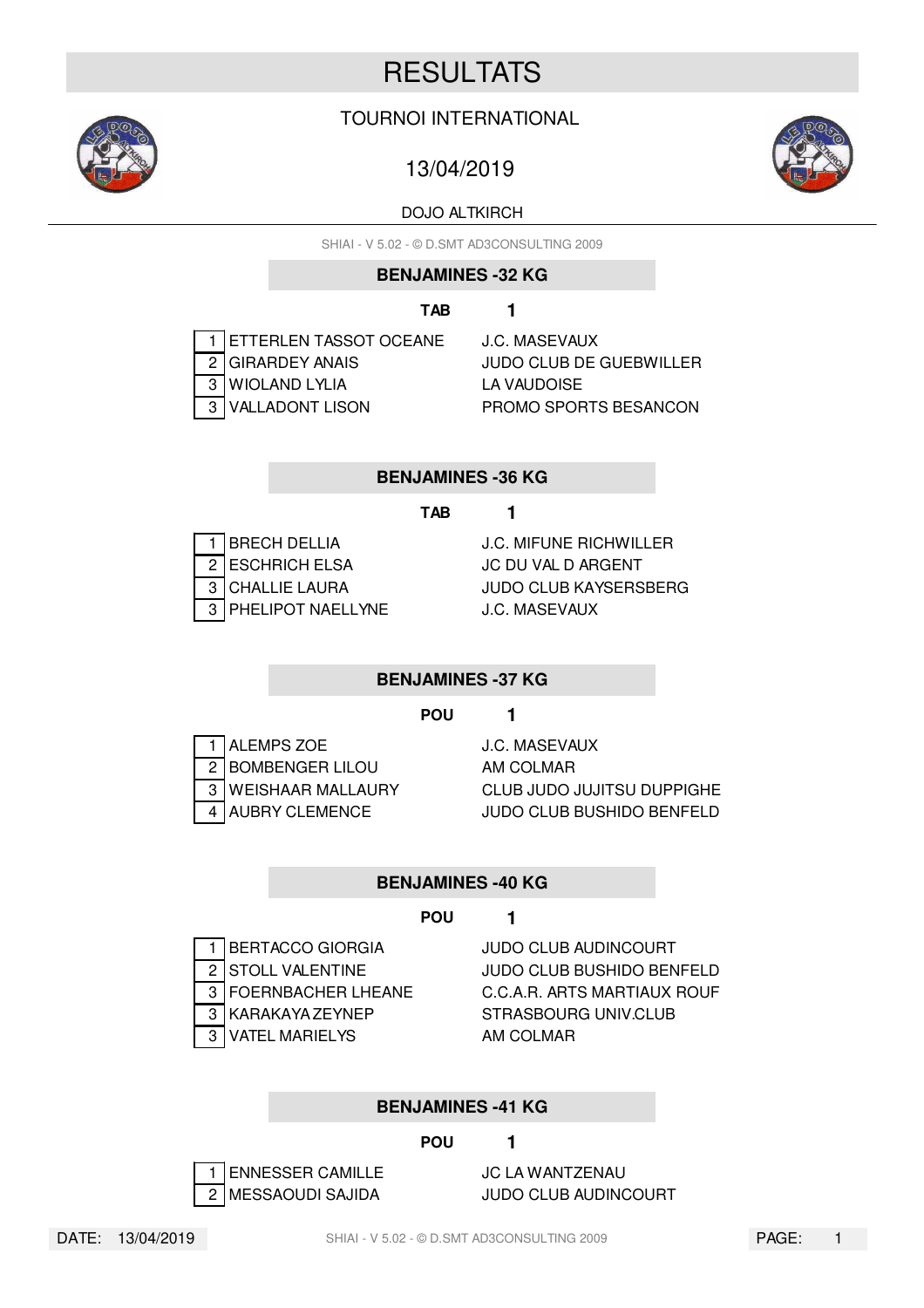

3 GASPAR VITTORIA E.DE COMBAT DE THANN

### **BENJAMINES -43 KG**

#### **POU 1**

| 1 MABIALA OVEY PEMBE |
|----------------------|
| 2 SZAKALY PORTIA     |
| 3 VIAL FANTINE       |
| 4 BUOB HELOISE       |

**ESPERANCE MULHOUSE JC KANO HUNINGUE JUDO J.C.WINTZENHEIM JUDO CLUB KAYSERSBERG** 

#### **BENJAMINES -44 KG**

#### **TAB 1**

| 1 CARALP ROMANE  |
|------------------|
| 2 GIRARD SALOME  |
| 3 ANDERHUE LINOA |

CJJ PFASTATT LA VAUDOISE E.DE COMBAT DE THANN

#### **BENJAMINES -48 KG**

#### **POU 1**

| 1 SARRADE LILY          |
|-------------------------|
| 2 ANTOINE BRUGGER LEANE |
| 3 HUEBER MAUD           |
| <b>MOREL JULIETTE</b>   |
| 5   RICHERT ALIX        |

**J.C. MASEVAUX ACL ZILLISHEIM** ACL ZILLISHEIM DOJO GRAYLOIS LE DOJO ALTKIRCH

**BENJAMINES -52 KG**

#### **TAB 1**

1 BOUDEBZA AMINA JUDO CLUB DE MAICHE

**BENJAMINES -57 KG**

#### **TAB 1**

2 PAIVA LAUREANA M J C BUHL

1 CLAD ANGELINA J.C.HORBOURG WIHR

#### **BENJAMINES -63 KG**

#### **POU 1**



1 DJEMA SOPHIE JUDO CLUB BUSHIDO BENFELD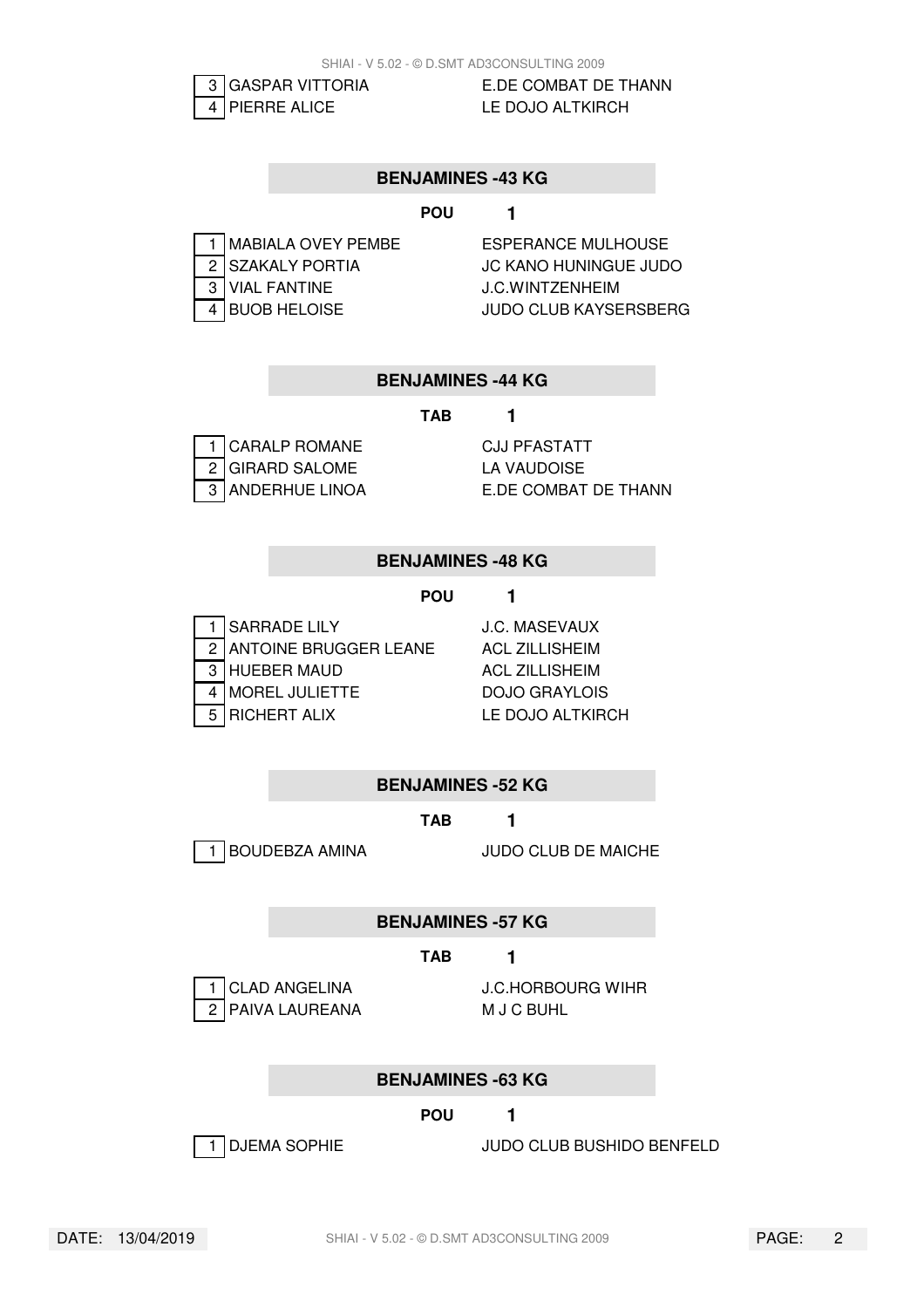#### **BENJAMINES >63 KG**

#### **POU 1**

1 BONNOT MAEVA STRASBOURG UNIV.CLUB

#### **BENJAMINS -28 KG**

#### **TAB 1**

| 1 BERISHA FLORIAN      |
|------------------------|
| 2 MULLER TIMEO         |
| 3 LOUCHENE SALAH EDINE |
| 3 WEIBEL WILLIAM       |

JUDO CLUB DE GUEBWILLER **J.C. MASEVAUX ESPERANCE MULHOUSE** J.C. SAVERNE

#### **BENJAMINS -30 KG**

#### **TAB 1**

| 1   REBHUHN TIGANE |
|--------------------|
| 2 KEYSER THIBAULT  |
| 3 KERN PAUL        |
| 3 LAVOYE LEO       |

**J.C.SELESTAT JUDO CLUB OBERNAI ACL ZILLISHEIM DOJO GRAYLOIS** 

#### **BENJAMINS -32 KG**

#### **TAB 1**

2 LANG NOE AM COLMAR

1 GERARD LILIAN JUDO CLUB FESSENHEIM 3 DUSSART SIMON A.S.M. BELFORTAINE 3 LIEGEOIS LOIC JUDO CLUB D INGERSHEIM

#### **BENJAMINS -33 KG**

#### **TAB 1**

3 RIBSTEIN MATTHIAS LE DOJO ALTKIRCH

1 MECHERI AMINE ACS PEUGEOT MULHOUSE 2 DOMINGUEZ ANGEL JUDO CLUB WITTENHEIM 3 MARTI HUGO JUDO CLUB DE GUEBWILLER

#### **BENJAMINS -34 KG**

#### **TAB 1**

1 THORAX ANAKIN JUDO VAL MORTEAU

2 KUDER MAHE A.S.M. BELFORTAINE 3 SIEGWALT THEO JUDO CLUB D INGERSHEIM 3 KARALIC ELMER A.S.M. BELFORTAINE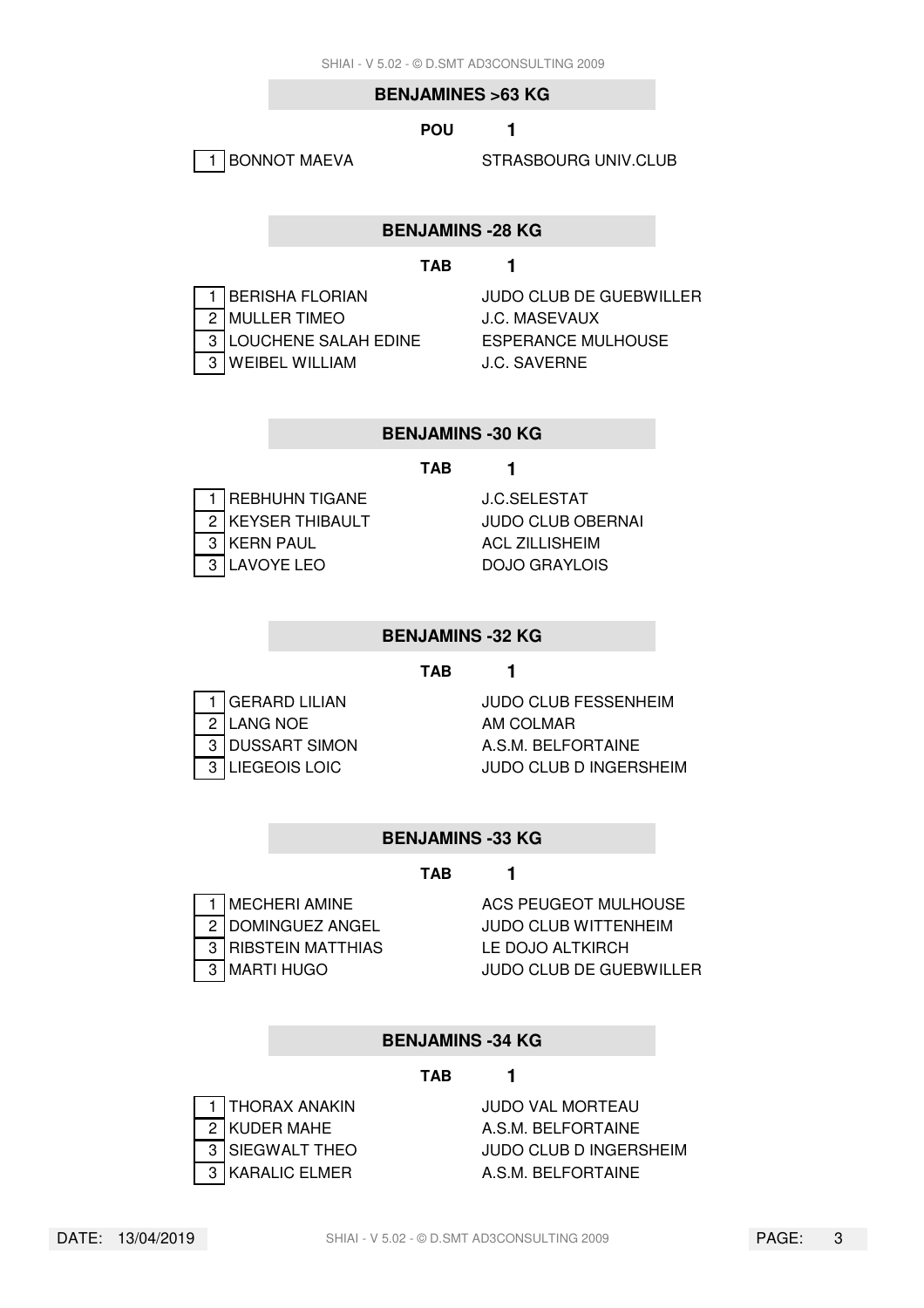### **BENJAMINS -35 KG**

#### **TAB 1**

| 1   SCHOENFELDER MATHIS |
|-------------------------|
| 2 ZAIR DJABER           |
| 3   BRUCKERT LEO        |
| 3   MEY CHARLES         |

A.S.M. BELFORTAINE **JC J-KANO DORLISHEIM DINSH** A.S.ST MAURICE SOULTZ **JUDO CLUB WITTENHEIM** 

#### **BENJAMINS -36 KG**

#### **TAB 1**

1 DIETEMANN NATHAN J.C. SAVERNE 3 LORENTZ LUCAS JC LA WANTZENAU

2 GILLET PAUL **ACS PEUGEOT MULHOUSE** 3 MARGUET MAHE PROMO SPORTS BESANCON

#### **BENJAMINS -37 KG**

#### **TAB 1**

1 FLURY JULIAN LE DOJO ALTKIRCH 2 SADI ZINEDINE J.C. SAVERNE 3 ESSIMBAEV HAMZAT JC LA WANTZENAU

3 BENYAHYA SAMY STRASBOURG UNIV.CLUB

#### **BENJAMINS -38 KG**

#### **TAB 1**

1 RONCALEZ MATHYS J.C.WINTZENHEIM 3 CHOLLEY JULES A.S.M. BELFORTAINE 3 DE SA MATTEO AMIS DE LA NATURE

2 MEYER NAEL JUDO CLUB FESSENHEIM

#### **BENJAMINS -42 KG**

#### **TAB 1**

2 BOURQUIN SONNY A.S.M. BELFORTAINE

1 GATEAU ELIOTT JUDO CLUB DU CCJC HOERDT 3 RAVAL CHARLES A.S.M. BELFORTAINE SUPP 3 BOETSCH LEO JUDO CLUB DE GUEBWILLER

#### **BENJAMINS -43 KG**

#### **TAB 1**

1 VANDEVELDE MATHIS PROMO SPORTS BESANCON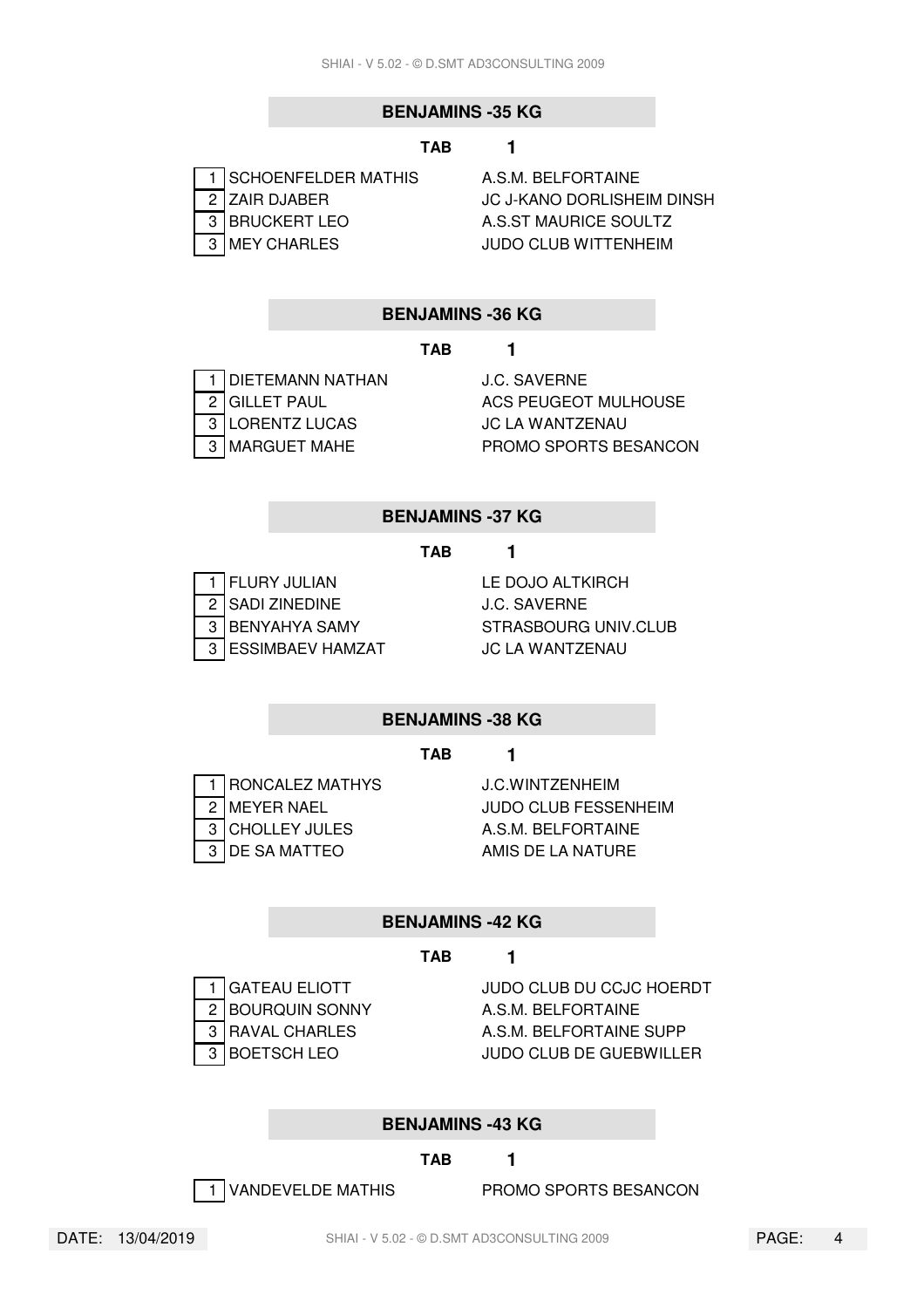

2 STOLL GABRIEL JUDO CLUB BUSHIDO BENFELD 3 ABERKANE AMINE STRASBOURG UNIV.CLUB 3 WITWICKI ROMAIN JUDO CLUB FESSENHEIM

#### **BENJAMINS -45 KG**

### **POU 1**

|   | <b>VISTOT KOLIN</b>   |
|---|-----------------------|
|   | 2 SANCHEZ TIMEO       |
| 3 | PALOMBA LEO           |
|   | ARAKELYAN EDGAR       |
| 5 | <b>BELMAHDI KARIM</b> |

A.S.M. BELFORTAINE A.S.M. BELFORTAINE **ACL ZILLISHEIM JC LA WANTZENAU JUDO CLUB KINGERSHEIM** 

# **BENJAMINS -46 KG**

#### **POU 1**

|   | STREICHER KELLIAN       |
|---|-------------------------|
|   | HUILIER JULES           |
| 3 | <b>GHARBI RAYEN</b>     |
|   | <b>KRESS JUSTIN</b>     |
| 5 | <b>SCHWARTZ ETIENNE</b> |

JUDO CLUB OBERNAI A.S.M. BELFORTAINE E.DE COMBAT DE THANN AM COLMAR **JUDO CLUB ENSISHEIM** 

#### **BENJAMINS -49 KG**

#### **TAB 1**

| 1 OREN BUNYAMIN              |
|------------------------------|
| $\overline{2}$ HEINRICH PAUL |
| 3 BERKAT AYMEN               |
| 3 DELHOPITAL ARNO            |

**J.C. MASEVAUX JUDO CLUB D INGERSHEIM ACS PEUGEOT MULHOUSE JC KANO HUNINGUE JUDO** 

#### **BENJAMINS -50 KG**

#### **POU 1**

3 TCHATO CAMERON STRASBOURG UNIV.CLUB 4 GRETER MARCEAU LE DOJO ALTKIRCH 5 CONRAD ALEXY J.C.SELESTAT

1 MORARU MARC ANDRE JC KANO HUNINGUE JUDO 2 STEMPF CHINGGIS JUDO CLUB BUSHIDO BENFELD

#### **BENJAMINS -55 KG**

#### **TAB 1**



1 ALDAMOV RUSTAM JC LA WANTZENAU 2 WETTER KYLIAN RIEDISHEIM ARTS MARTIAUX 3 ROUABHIA RAYAN JUDO CLUB WITTENHEIM 3 GANIER BAPTISTE METZ JUDO JUJITSU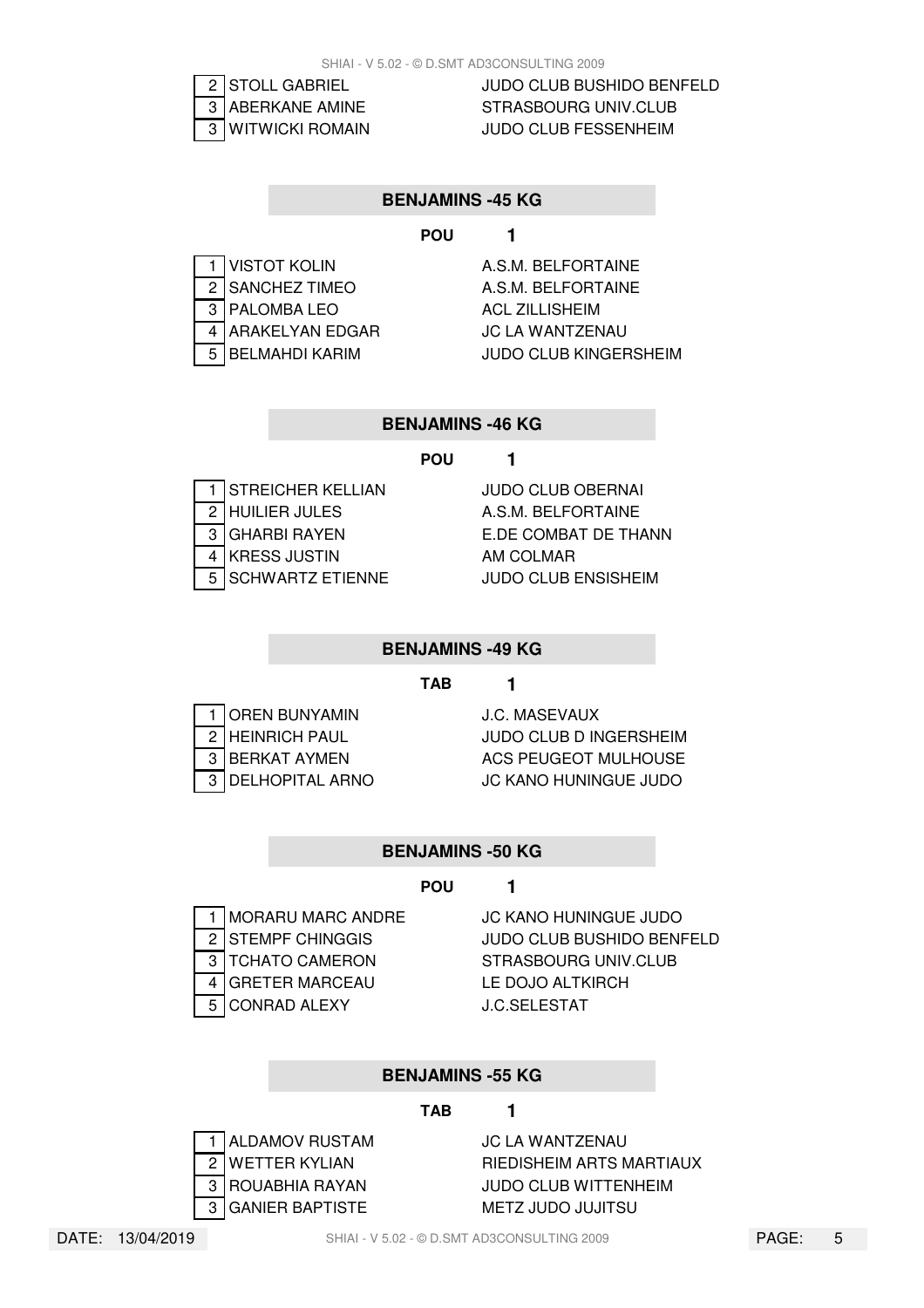#### **BENJAMINS -60 KG**

#### **TAB 1**

| 1 CAIDERA JULES           |
|---------------------------|
| 2 MOURINET - MANGA MARVIN |
| 3 KERAMYAN SAMUEL         |
| 3 HEIMBURGER LOUIS        |

**LA VAUDOISE** JUDO CLUB KAYSERSBERG **J.C.SELESTAT JUDO CLUB D INGERSHEIM** 

### **BENJAMINS -66 KG**

#### **TAB 1**

| 1 MICHEL MAXANDRE                |
|----------------------------------|
| $\overline{2}$ BAGHRAMYAN AHARON |
| 3 MDINARADZE ZURAB               |
| 3 MURADKHANYAN SARKIS            |

**CHAMPAGNEY JC LA WANTZENAU JC LA WANTZENAU JC KANO HUNINGUE JUDO** 

#### **BENJAMINS >66 KG**

#### **TAB 1**

| 1 VERSTAEVEL JONAS |
|--------------------|
| 2 BOUCHAREB YANIS  |

A.S.M. BELFORTAINE ACS PEUGEOT MULHOUSE

#### **CADETS -46 KG**

#### **TAB 1**

1 VANDENABELLE SACHA A.S.M. BELFORTAINE 2 BAUDIER ANTOINE CHAMPAGNEY

3 BERNARD MARTIN JUDO CLUB BUSHIDO BENFELD 3 MARGUET TIMOTHE PROMO SPORTS BESANCON

#### **CADETS -50 KG**

#### **POU 1**

2 WERLY NICOLAS JC KUNHEIM 3 BORLET MATHIS LE DOJO ALTKIRCH

1 MAITIN SIMON COLLOMBEY MURAZ

#### **CADETS -55 KG**

#### **TAB 1**



1 THOMAS ADRIEN JUDO JU JITSU CLUB DE PANG 3 DUSSART EMILE A.S.M. BELFORTAINE SUPP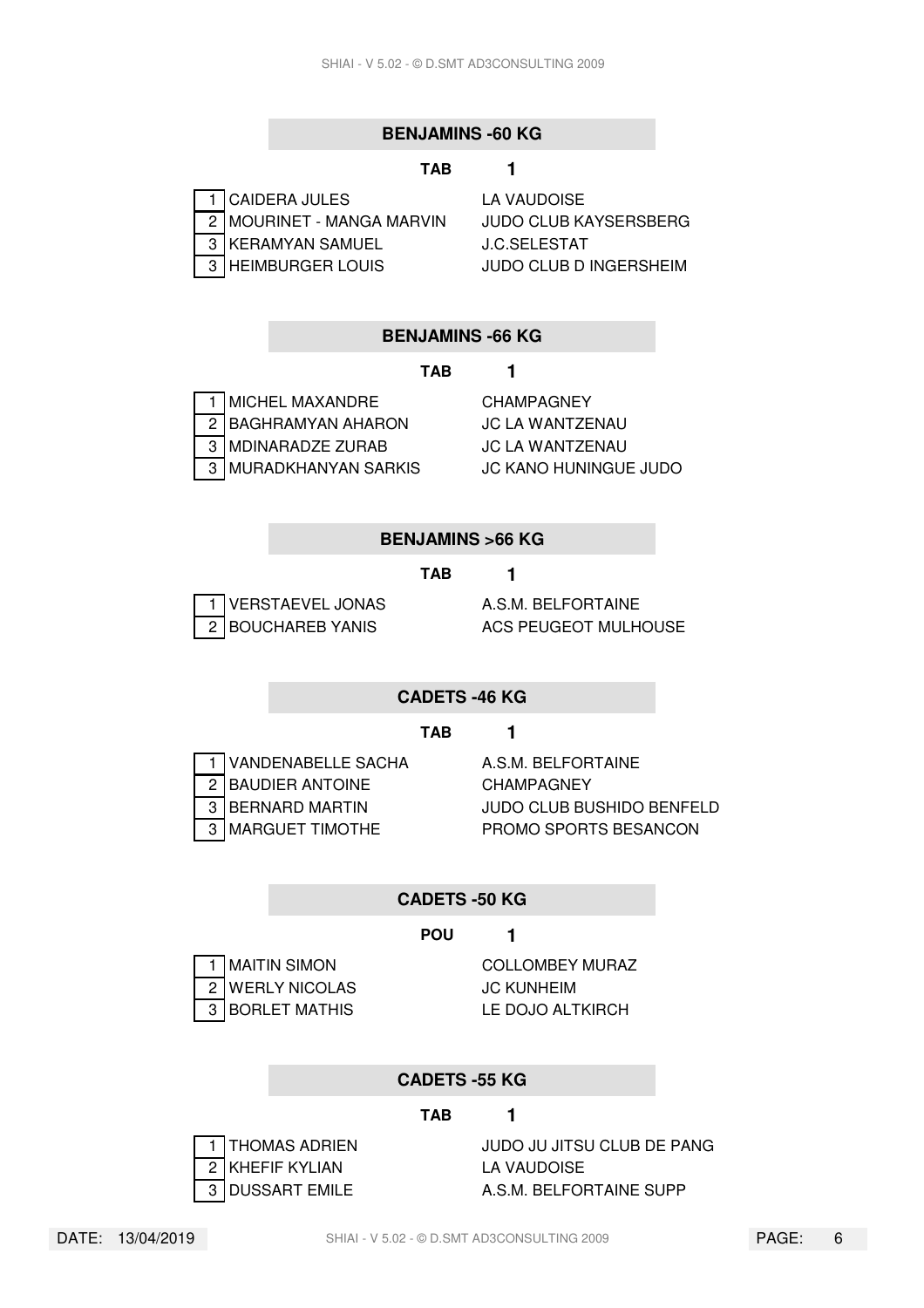3 PLANSON ROBIN LA VAUDOISE

# **CADETS -60 KG**

#### **TAB 1**

| 1   PICHON LOAN                          |
|------------------------------------------|
| 2 KARAKAYA MURAT CAN<br>3 DI MEGLIO HUGO |
|                                          |
| 3 BRUSSEY LOIC                           |

A.S.M. BELFORTAINE STRASBOURG UNIV.CLUB PAYS MONTBELIARD JUDO **JC DAMPIERRE SUR SALON** 

#### **CADETS -66 KG**

**TAB 1**

| <b>FABIUS NOAH</b> |
|--------------------|
| 2 BRUCKERT NOAH    |
| 3 AUBEL BAPTISTE   |
| 3 BOUSSAHA AYMEN   |

PAYS MONTBELIARD JUDO JUDO CLUB DE GUEBWILLER LE DOJO ALTKIRCH PAYS MONTBELIARD JUDO

# **CADETS -73 KG**

#### **TAB 1**

| 1 GANIER MAXIME     |
|---------------------|
| 2 RENGER BASTIEN    |
| 3 ERRTIMI WALID     |
| 3 BACHAEV ZELIMKHAN |

**METZ JUDO JUJITSU ASOR SCHILTIGHEIM ESPERANCE MULHOUSE** N GACHAEV AN JC LA WANTZENAU

# **CADETS -81 KG**

### **POU 1**

| 1   PETER RAPHAEL    |
|----------------------|
| 2<br>3 ERRTIMI AYOUB |
|                      |
| 4 HUILIER FRANCK     |

**ASOR SCHILTIGHEIM JC D AILLEVILLERS ESPERANCE MULHOUSE** A.S.M. BELFORTAINE

# **CADETS -90 KG**

#### **POU 1**

1 UTTARD VICTOR AM COLMAR

2 LORA JAKUB JUDO CLUB DE ROSHEIM 3 DAUMAS CEDRIC A.S.M. BELFORTAINE 4 SALIK KARIM JUDO CLUB D INGERSHEIM

#### **CADETS >90 KG**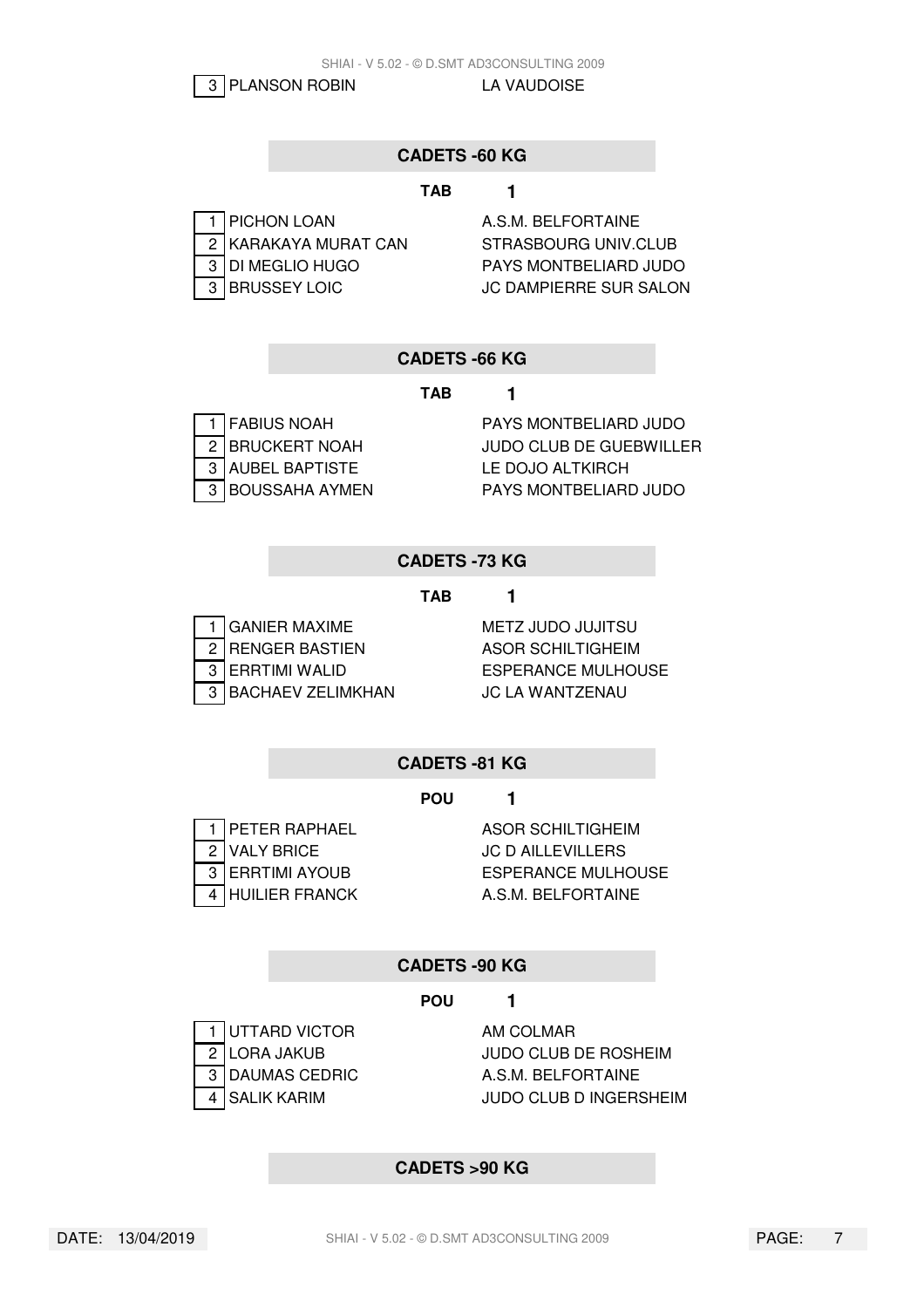

1 WURCKER ANTHONY JUDO CLUB DE GUEBWILLER

# **CADETTES -44 KG**

#### **TAB 1**

1 ESCRICH ROMANE JC DU VAL D ARGENT

### **CADETTES -48 KG**

#### **POU 1**

| 1   LAMBS ELISE   |
|-------------------|
| 2 HERNANDEZ ELISE |
| 3 SERRA CLARA     |

CERCLE JUDO RIXHEIM **J.C. MIFUNE RICHWILLER JUDO CLUB VALENTIGNEY** 

#### **CADETTES -52 KG**

**POU 1**

3 DELLARD CAPUCINE ACL ZILLISHEIM

1 FLETY MARINE JC DAMPIERRE SUR SALON 2 KIRSCHER LEA ACS PEUGEOT MULHOUSE

#### **CADETTES -57 KG**

#### **POU 1**

1 SLIMANI SAVANNAH JUDO CLUB WITTENHEIM 3 DE BOISHEBERT JULIANE AM COLMAR

2 COSKUN HATICE AM SCHWEIGHOUSE/MODER

#### **CADETTES -63 KG**

#### **POU 1**

3 WINLING JULIE J.C.SIERENTZ

1 HIRSINGER CHLOE JUDO CLUB D INGERSHEIM 2 LEMIRE JEANNE JC DAMPIERRE SUR SALON 4 BERTHOD GARANCE ACS PEUGEOT MULHOUSE 5 SALMERON CELIA JUDO CLUB AUDINCOURT

#### **CADETTES -70 KG**

#### **POU 1**

1 DAMIANO ESMERALDA TEAM BEIDER BASEL 2 ERRTIMI CHAYMAA ESPERANCE MULHOUSE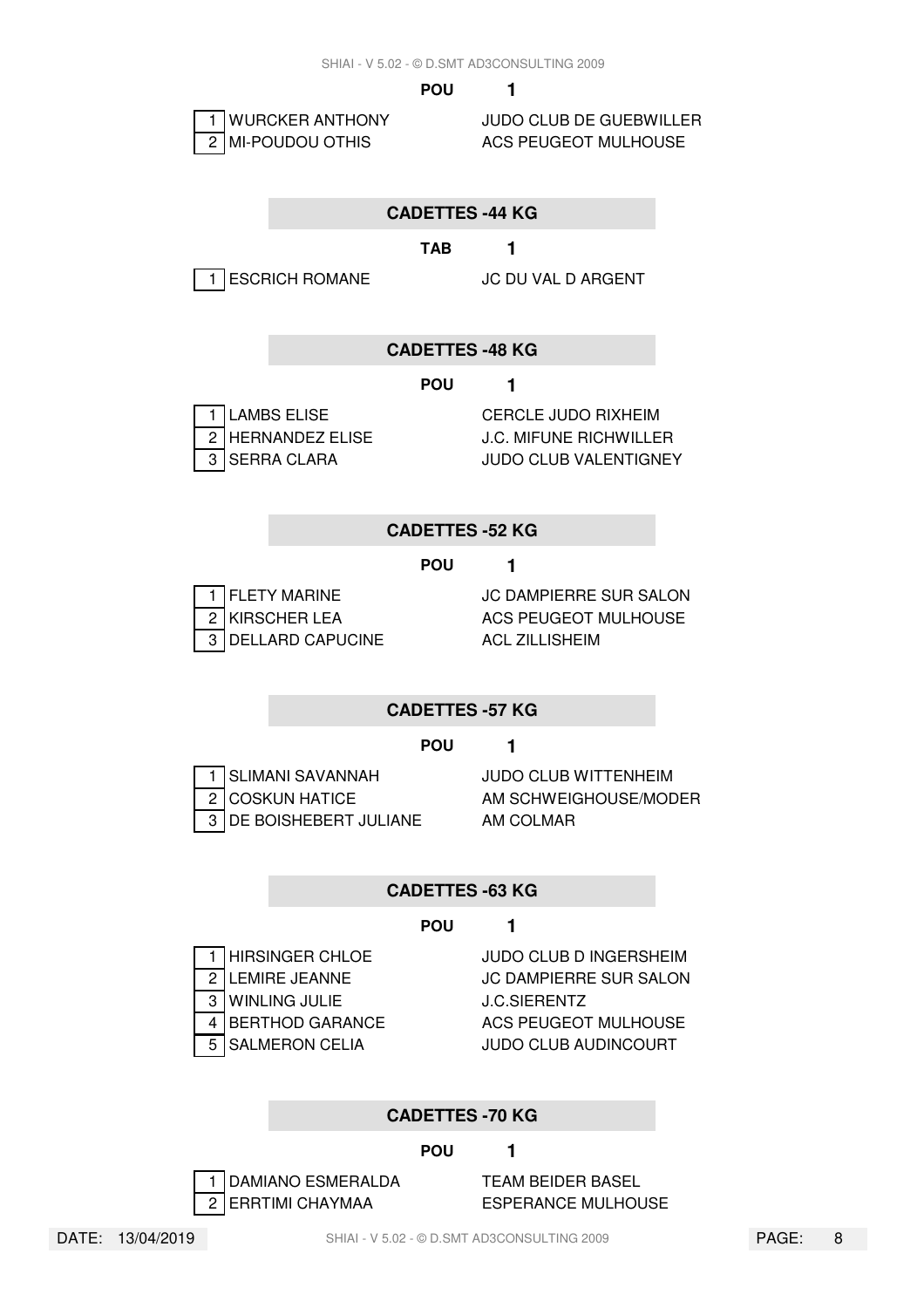

5 GULL MORGANE JUDO CLUB FESSENHEIM

#### **CADETTES >70 KG**

**POU 1**

1 GAUTHIER LEA JUDO KWAI MORVILLARS

#### **JUNIORS F -52 KG**

**POU 1**

1 BARTH LOLA (SEN) JUDO CLUB D INGERSHEIM

#### **JUNIORS F -57 KG**

#### **POU 1**

1 DEFRANCE ANNE LAURE (SEN) J.C.SELESTAT 1 MUNDINGER CLEMENTINE (JUN) JUDO CLUB DE GUEBWILLER

#### **JUNIORS F -63 KG**

#### **TAB 1**

| 1              | HEITZMANN CHARLINE (JUN)      |
|----------------|-------------------------------|
| 1              | <b>GUERRY MATHILDE (SEN)</b>  |
| $\overline{c}$ | BIERNAUX CHLOÉ(JUN)           |
| 2              | MAUPOUX ALEXINE (SEN)         |
| 3              | PINSON CHLOE (JUN)            |
| 3              | SARBACHER JOANNIE (SEN)       |
| 3              | <b>GRIZAUD CANNELLE (???)</b> |
| 3              | <b>SCHRAMM JOELLE (JUN)</b>   |

**JUDO CLUB FESSENHEIM LE DOJO ALTKIRCH** JUDO CLUB SAMBREVILLE (BE ASOR SCHILTIGHEIM STRASBOURG UNIV.CLUB **JUDO CLUB KAYSERSBERG** JUDO CLUB DU CCJC HOERDT S.R.E.G. MULHOUSE

#### **JUNIORS F -70 KG**

#### **POU 1**

WANTZ ANAIS (JUN) JUDO CLUB DU CCJC HOERDT 2 AERTS JUSTINE(JUN) JUDO CLUB SAMBREVILLE ( BE

#### **JUNIORS F -78 KG**

#### **TAB 1**



1 EVRARD SARAH(SEN) JUDO CLUB SAMBREVILLE ( BE 2 PETIT MARIANNE (SEN) E.DE COMBAT DE THANN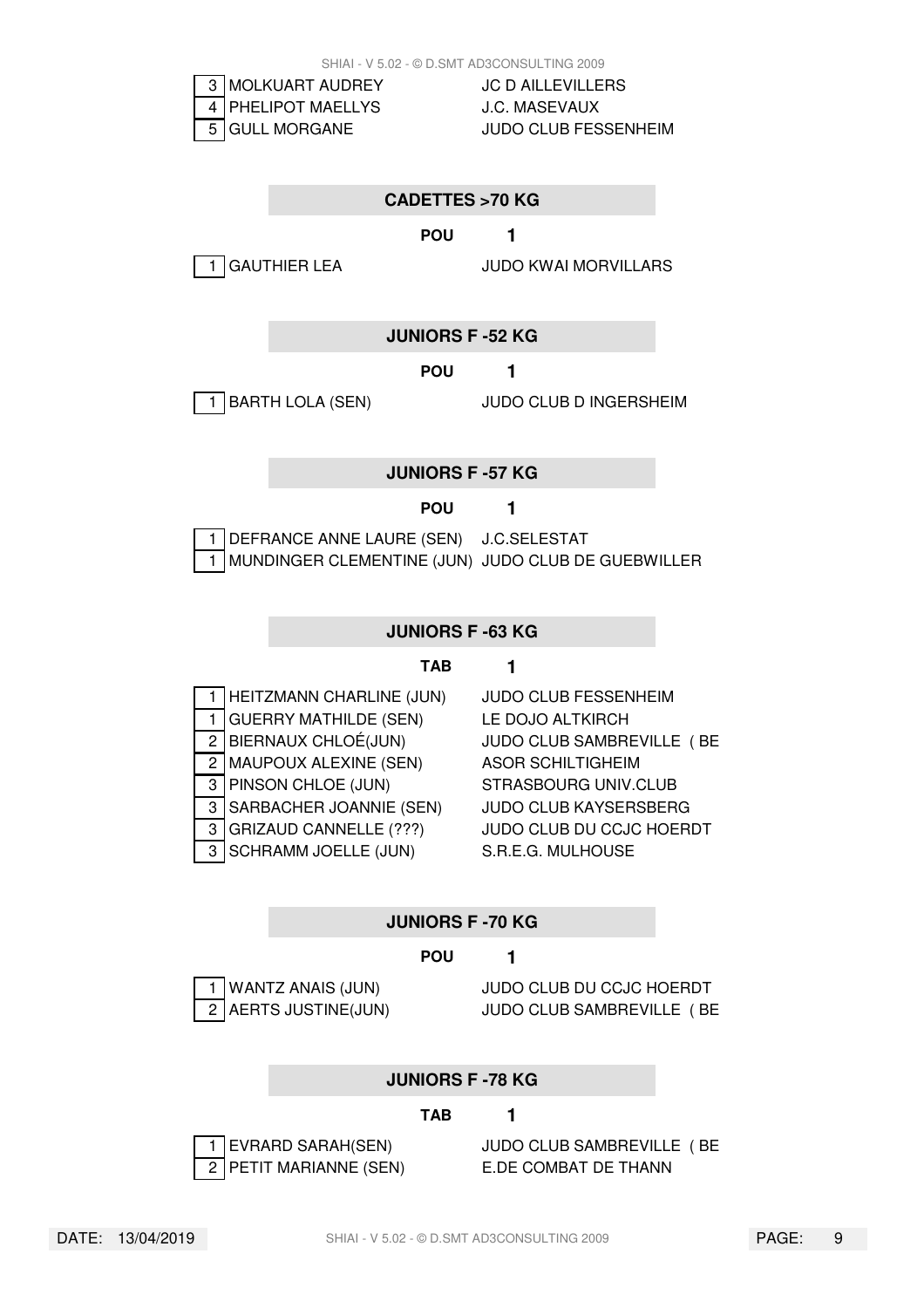#### **JUNIORS F >78 KG**

#### **TAB 1**

1 ZAEPFFEL AMBRE (JUN) JC KANO HUNINGUE JUDO

#### **JUNIORS G -55 KG**

### **POU 1**

1 SEIGNEUR VALENTIN (JUN) JUDO CLUB KAYSERSBERG

# **JUNIORS G -60 KG**

#### **POU 1**

1 THOMAS MATHIEU (JUN) JC PETITE ROSSELLE 1 BOUET GAETAN (SEN) CERCLE AUBOIS AM 3 BIDELOT TANGUY (JUN) J.C.SELESTAT 4 STROHECKER THOMAS (JUN) JUDO CLUB DE GUEBWILLER

2 ADAM MAXENCE(JUN) JUDO CLUB SAMBREVILLE (BE

#### **JUNIORS G -66 KG**

#### **POU 1**

| 1 MAIRE CORENTIN (JUN) |
|------------------------|
| 2 HAAS BENJAMIN (JUN)  |
| 3 PFISTER MARC         |
| 4 KOCH JEROME (JUN)    |

LE DOJO ALTKIRCH **J.C.SELESTAT** LE DOJO ALTKIRCH **JUDO CLUB KINGERSHEIM** 

#### **JUNIORS G -73 KG**

#### **POU 1**



1 BRAHMIA SELIM (JUN) JUDO CLUB DU CCJC HOERDT 2 PHILIPPE ISIDORE (JUN) JUDO CLUB DE GUEBWILLER 3 BAR TRYSTAN(JUN) JUDO CLUB SAMBREVILLE ( BE

#### **JUNIORS G -81 KG**

#### **POU 1**

1 GILAIN BENJAMIN(JUN) JUDO CLUB SAMBREVILLE ( BE 2 WERTH ROMAIN (JUN) LE DOJO ALTKIRCH 3 CARDOSO NATHAN (JUN) JUDO CLUB FESSENHEIM

#### **JUNIORS G -90 KG**

**POU 1**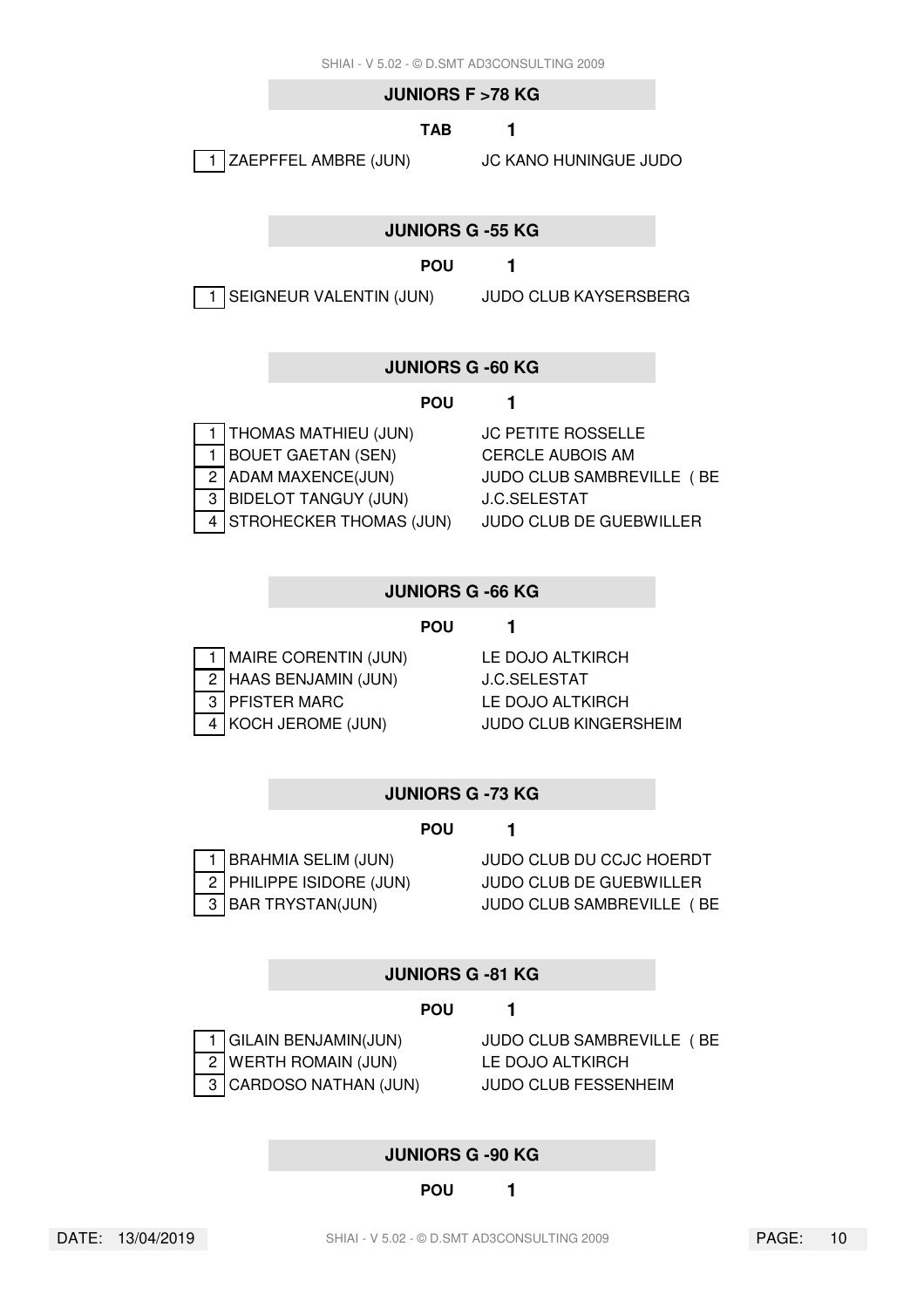|  | SOMMEREISEN ARNAUD (JUN)   |
|--|----------------------------|
|  | MASSON YVAIN (SEN)         |
|  | HEIMBURGER THIERRY (VET)   |
|  | 2   LEIMGRUBER DAVID (SEN) |
|  | 3 GUILLAUME GAETAN (SEN)   |

**J.C. MASEVAUX** JUDO CLUB DE GUEBWILLER JUDO CLUB D INGERSHEIM **TEAM BEIDER BASEL** ASPACH LE BAS

# **JUNIORS G >100 KG**

#### **TAB 1**

| 1 NICOD FABIEN (VET)   |
|------------------------|
| 1 LAFITTE JULIEN (SEN) |
| 2 DELVIGNE MAX(SEN)    |
| 3 GATEAU RAPHAEL (SEN) |

**J.C. MASEVAUX** JUDO CLUB KAYSERSBERG JUDO CLUB SAMBREVILLE (BE **JUDO CLUB DU CCJC HOERDT** 

#### **MINIMES F -36 KG**

#### **TAB 1**

2 CHIFFAUDEL FLORE J.C. MASEVAUX

1 CAPPELLO-JOLY HANAE PAYS MONTBELIARD JUDO

#### **MINIMES F -40 KG**

#### **POU 1**

| 4 RICHERT FANY                            |
|-------------------------------------------|
| 1<br>STEGENA SAMANTA<br>2<br>DAVAL MARINE |
|                                           |
| 3 LIEGEOIS ALISE                          |

J.C.SELESTAT **TEAM BEIDER BASEL** JUDO CLUB AUDINCOURT **JUDO CLUB D INGERSHEIM** 

# **MINIMES F -44 KG**

#### **TAB 1**



2 QUINTERO AMELIA ACS PEUGEOT MULHOUSE 3 REHABI WISSAL ESPERANCE MULHOUSE

#### **MINIMES F -48 KG**

# **POU 1**

- 
- 
- 
- 2 MORGENTHALER MANON J.C. SAVERNE

1 COSKUN NESIBE SENA AM SCHWEIGHOUSE/MODER 2 ANDRES NOEMIE J.C. SAVERNE 2 BAHADUR YELIS PROMO SPORTS BESANCON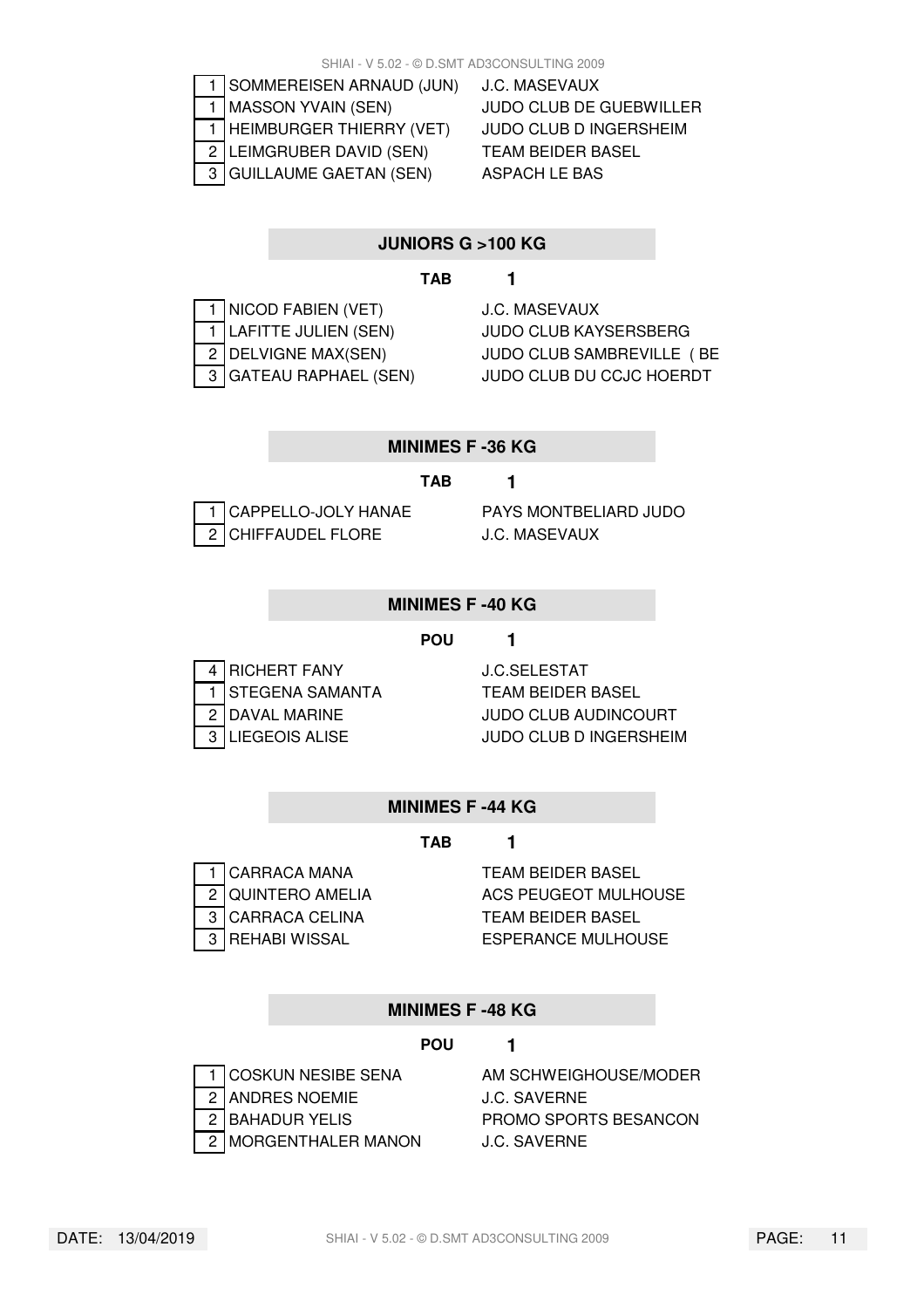#### **MINIMES F -52 KG**

#### **TAB 1**

| 1 SCHAD JEANNE                       |
|--------------------------------------|
| 2 MELLIGER ALICIA<br>3 PICHON ORLANE |
|                                      |
| 3 GERVAIS ATHENAIS                   |

**ACS PEUGEOT MULHOUSE JC J-KANO DORLISHEIM DINSH** A.S.M. BELFORTAINE PROMO SPORTS BESANCON

#### **MINIMES F -57 KG**

#### **POU 1**

| 1 KALANQUIN AMBRE                                            |
|--------------------------------------------------------------|
|                                                              |
| $\boxed{2}$ JEANNE-OZOUX THELORE<br>$\boxed{3}$ MEES CAMILLE |
| 4 MACLER LEANA                                               |

**CERCLE JUDO RIXHEIM** A.S.M. BELFORTAINE AM SCHWEIGHOUSE/MODER **JUDO CLUB AUDINCOURT** 

#### **MINIMES F -63 KG**

#### **TAB 1**

1 PIERRON TESSA LE DOJO ALTKIRCH 2 FLUTBACHER SINA<br>TEAM BEIDER BASEL

3 EHRET NINON ESPERANCE MULHOUSE

#### **MINIMES F -70 KG**

**TAB 1**

1 HAOUANE OUMNYA ACS PEUGEOT MULHOUSE

#### **MINIMES F >70 KG**

#### **TAB 1**

| 1 PETDJI ALEX     |  |
|-------------------|--|
| 2 BOILLET MAELLIA |  |
| 3 HUEBER CAPUCINE |  |

**JC KANO HUNINGUE JUDO** JUDO CLUB VALENTIGNEY **HAGENTHAL** 

#### **MINIMES G -34 KG**

#### **TAB 1**



2 DROUNI MOHAMED-AMINE A.S.M. BELFORTAINE

1 TSINTSAEV HAROUN JC LA WANTZENAU

#### **MINIMES G -38 KG**

#### **TAB 1**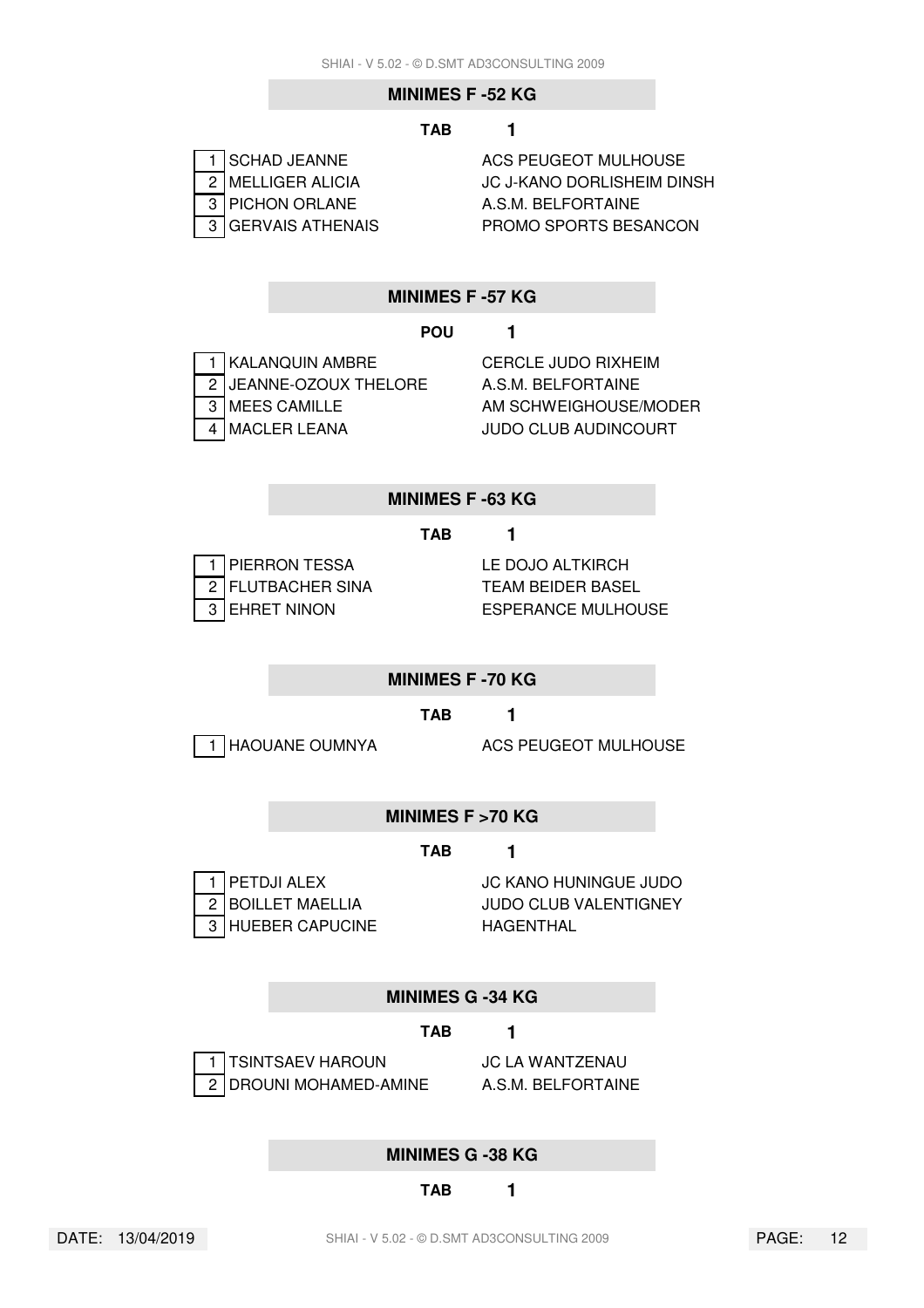| 1   ETTERLEN--TASSOT |  |  |
|----------------------|--|--|
| 2 GERARD JULES       |  |  |
| 3 KRAUSE SIMON       |  |  |
| 3 CHAMILOV DJAMAL    |  |  |

BENJAMIN J.C. MASEVAUX JUDO CLUB FESSENHEIM **TEAM BEIDER BASEL JC LA WANTZENAU SUPP** 

#### **MINIMES G -42 KG**

# **TAB 1**

| TSINTSAEV HAMID  |
|------------------|
| 2 WIOLAND RYAN   |
| 3 REALINI SACHA  |
| 3 CHOLVIN JEROME |

**JC LA WANTZENAU** LA VAUDOISE **J.C. MASEVAUX JC J-KANO DORLISHEIM DINSH** 

#### **MINIMES G -46 KG**

#### **TAB 1**

| 1 AURET WILLIAM                          |
|------------------------------------------|
| 2 VELOTERI PIERRE<br>3 HILTBRUNNER ROMEO |
|                                          |
| 3 EL MOUBARIKIM YANIS                    |

JUDO CLUB WITTENHEIM **J.C. MASEVAUX TEAM BEIDER BASEL JUDO CLUB AUDINCOURT** 

#### **MINIMES G -50 KG**

#### **TAB 1**

2 LANG THEO AM COLMAR 3 PANOSYAN ANDRANIK JC LA WANTZENAU 3 ROSSEL FREDERIC<br>LA VAUDOISE

1 VILLARET ILAN PROMO SPORTS BESANCON

#### **MINIMES G -55 KG**

#### **TAB 1**

| 1 MISSARA ASYAN<br>2 MOREAU ALESSIO<br>3 BOUBACAR MAINASSARA |
|--------------------------------------------------------------|
| 3 SIOUAN PACOME                                              |

**ACS PEUGEOT MULHOUSE** JUDO CLUB AUDINCOURT PROMO SPORTS BESANCON **JUDO CLUB AUDINCOURT** 

#### **MINIMES G -60 KG**

#### **TAB 1**

|  | <b>VOCINO VINCENT</b> |  |  |
|--|-----------------------|--|--|
|  | 2 TSKHADADZE NIKOLOZ  |  |  |
|  | 3 LAMBELIN ADAM       |  |  |
|  | 3 BENDRAWI FARES      |  |  |

A.S.M. BELFORTAINE **JC LA WANTZENAU CHAMPAGNEY JUDO CLUB KINGERSHEIM**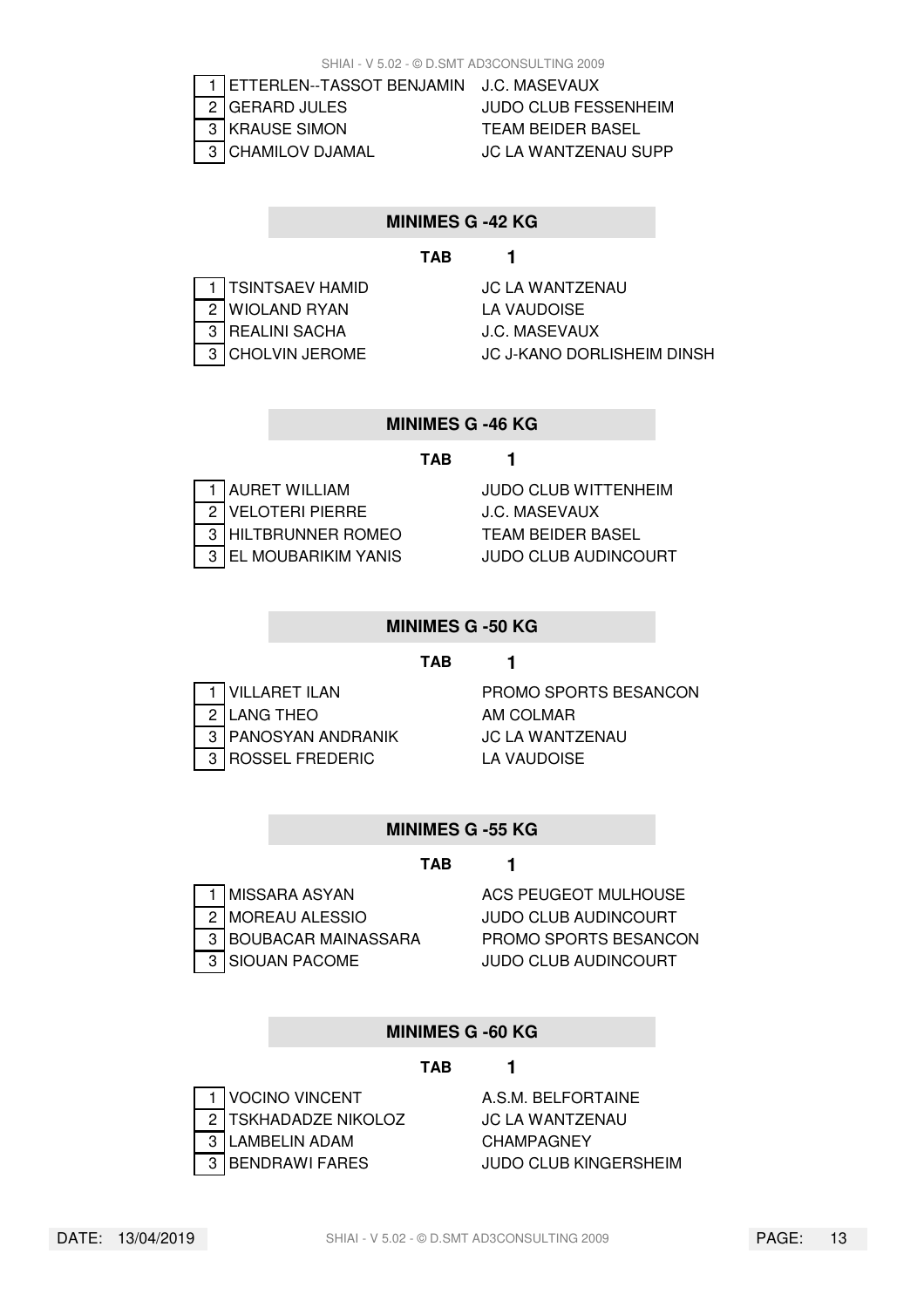#### **MINIMES G -66 KG**

#### **TAB 1**

| 1   TANNER LOIC    |
|--------------------|
| 2 KEDJOUAL YASSINE |
| 3 COSTA ALEXANDRO  |
| 3 BURGEL LORENZ    |

**TEAM BEIDER BASEL** PROMO SPORTS BESANCON ACS PEUGEOT MULHOUSE **TEAM BEIDER BASEL** 

#### **MINIMES G -73 KG**

#### **POU 1**

| $\begin{array}{ c c }\n\hline\n1 & \text{JARJOYAN ALIK}\n\hline\n2 & \text{BACHER JAMES}\n\hline\n\end{array}$ |
|----------------------------------------------------------------------------------------------------------------|
|                                                                                                                |
| $\overline{3}$ CLAD ALEXANDER                                                                                  |

AM COLMAR LE DOJO ALTKIRCH **J.C.HORBOURG WIHR** 

# **MINIMES G >73 KG**

#### **POU 1**

|   | 1 I GRAMFORT MAEL                         | JUDO CLUB DU CCJC HOERDT |
|---|-------------------------------------------|--------------------------|
|   | 2   CINGALA MATA BERBADJ ALEXIS AM COLMAR |                          |
| વ | <b>IBOUIZY RAYAN</b>                      | LE DOJO ALTKIRCH         |
|   | 4 HAYRAPETYAN STEPAN                      | JC LA WANTZENAU          |
|   | 5 HINGRAY GABRIEL                         | JC DU VAL D ARGENT       |

#### **POUSSINES -25 KG**

#### **POU 1**

2 LAUBER LOLA J.C. MASEVAUX

1 GROSHENS LILOO JUDO CLUB D INGERSHEIM 3 TAILLARD GUYON ADELE PROMO SPORTS BESANCON

#### **POU 2**

| 1 AGALEDE FLAVIE |
|------------------|
| 2 RABASTE LOUANE |

**J.C.SELESTAT** LE DOJO ALTKIRCH

#### **POUSSINES -27 KG**

#### **POU 1**

2 TOULLEC MARGOT LE DOJO ALTKIRCH

1 MELLIGER ANDREA JC J-KANO DORLISHEIM DINSH 3 OZEN BEYZA JUDO CLUB WITTENHEIM 4 MULLER ROMANE JC DU HAUT SUNDGAU DE FER

#### **POUSSINES -30 KG**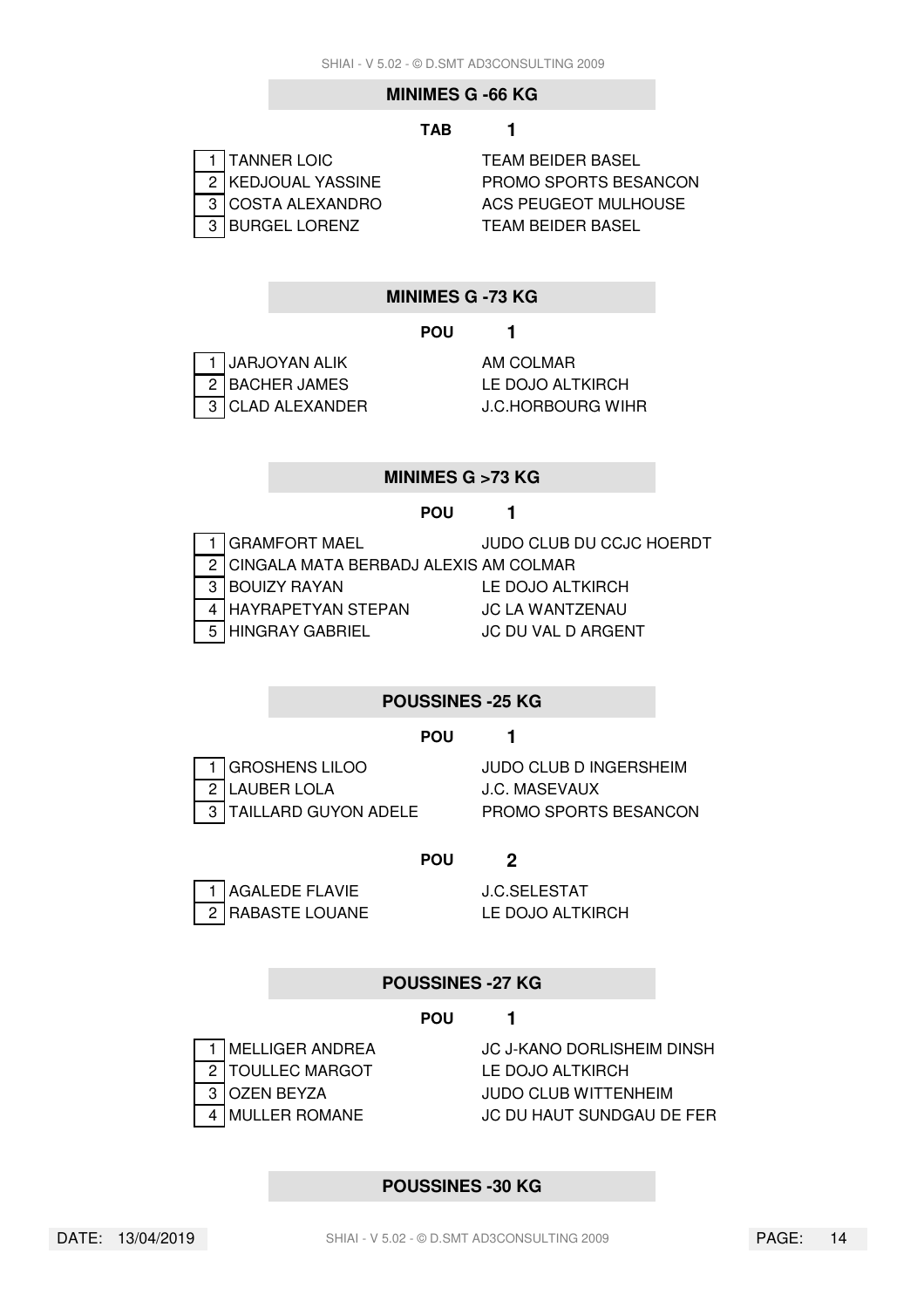| 1   BALLON ILIANA  | PROMO SPORTS BESANCON |
|--------------------|-----------------------|
| 2 I ERMEL LEA      | J.C. MASEVAUX         |
| 3   BOURGEOIS EVA  | A.S.M. BELFORTAINE    |
| 4   LARCEBEAU ITZA | JUDO CLUB KINGERSHEIM |
|                    |                       |

| MECHERI INES   |
|----------------|
| 2 GUNES MERAL  |
| 3 DJEMA CELENA |
| PAIVA GIULIANA |

**ACS PEUGEOT MULHOUSE JUDO CLUB KINGERSHEIM JUDO CLUB BUSHIDO BENFELD M J C BUHL** 

#### **POUSSINES -33 KG**

#### **POU 1**

3 HOFFNER LOUANE JUDO CLUB FESSENHEIM

# **POU 2**

| 1 LUDWIG VALENTINE |
|--------------------|
| 2 OKENEYE JOLA JAN |
| 3 HAROUNE MAYSA    |

LE DOJO ALTKIRCH **2** OUDO CLUB BUSHIDO BENFELD ESPERANCE MULHOUSE

#### **TAB 1**

| 1 STOESSER LEANE   |
|--------------------|
| 1 TSINTSAEW SOPHIA |
| 2 ENNAH YASMINE    |

LE DOJO ALTKIRCH **JC LA WANTZENAU** CLUB JUDO JUJITSU DUPPIGHE

#### **POUSSINES -36 KG**

#### **POU 1**



1 RAZAFINDRATOVO CAMILLE JUDO CLUB DE GUEBWILLER 2 MOUGENOT JEANNE A.S.M. BELFORTAINE SUPP 3 CHOULET MAELIE **J.C. MASEVAUX** 

#### **POU 2**



1 MAMBUENI GUYNITT ACS PEUGEOT MULHOUSE 2 BADACHE ISRAA JUDO CLUB WITTENHEIM 3 BLUM ELEANA JUDO CLUB DE GUEBWILLER

#### **POUSSINES -39 KG**

**POU 1**



# 1 COSKUN ZISAN AM SCHWEIGHOUSE/MODER 2 GUILLEMAIN CASSIE JUDO CLUB D INGERSHEIM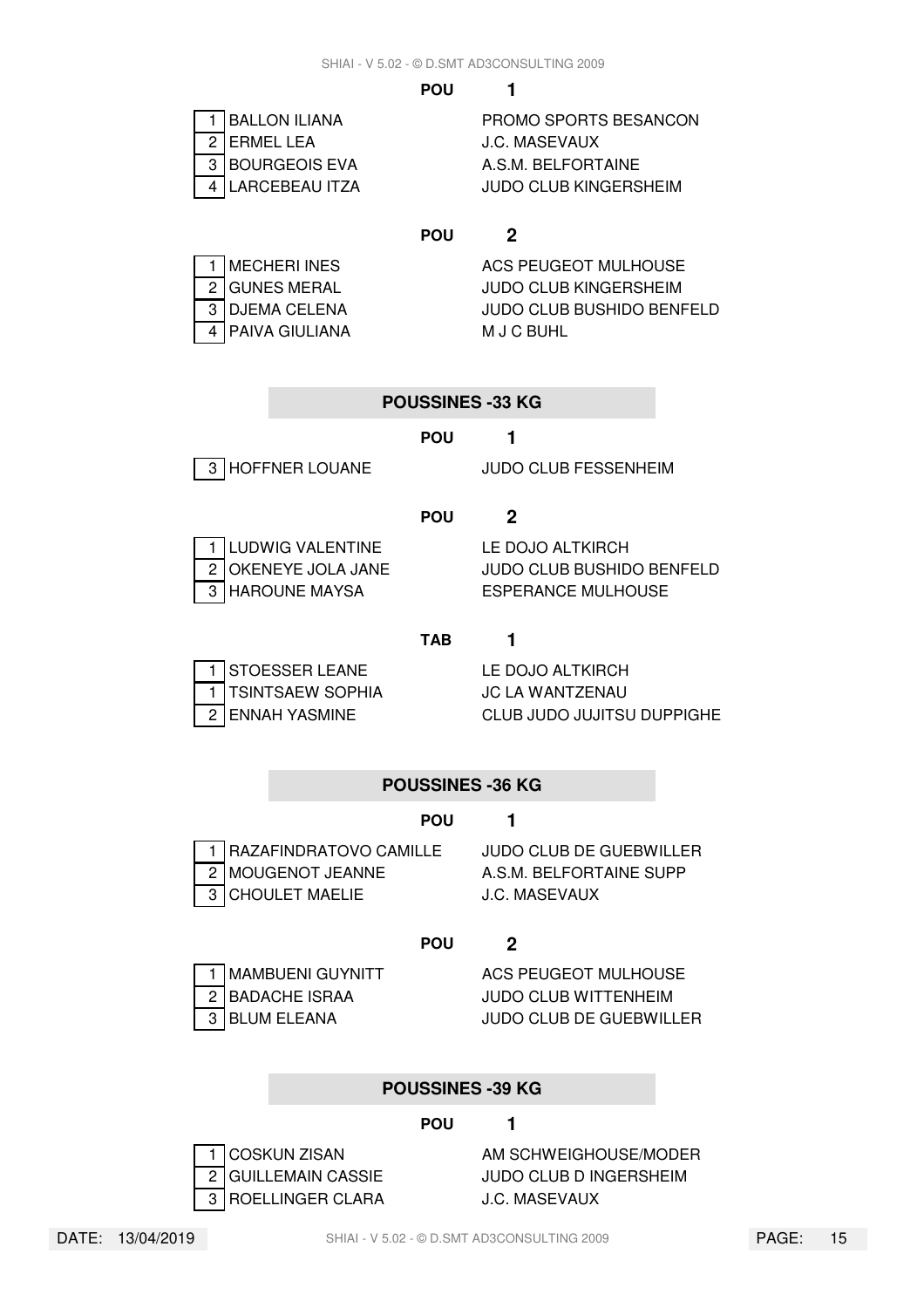#### **POUSSINES -48 KG**

#### **POU 1**

| 1 CHAHMI INESS             |
|----------------------------|
| $\overline{2}$ GULL EMILIE |
| 3 HUMMEL JULIA             |
| 4 ABDELLAOUI ALIA          |

PROMO SPORTS BESANCON JUDO CLUB FESSENHEIM **JUDO CLUB RHENAN ACL ZILLISHEIM** 

#### **POUSSINES -54 KG**

#### **TAB 1**

2 HERMANN CELIA J.C.SIERENTZ 3 GREDER LUCY ACL ZILLISHEIM

1 ZAIR FATIMA ZOHRA JC J-KANO DORLISHEIM DINSH

#### **POUSSINES >54 KG**

#### **POU 1**

| 1 LHUILLIER MONIN HELEN |
|-------------------------|
| 2 BELLOUNI LEMPEREUR    |

**IE J.C. MASEVAUX** JUDO CLUB DE GUEBWILLER

#### **POUSSINS -25 KG**

#### **POU 2**

3 BRUGGER ADRIEN ACL ZILLISHEIM

1 BRECH IMRAN J.C. MIFUNE RICHWILLER 2 GIRARDEY ESTEBAN JUDO CLUB DE GUEBWILLER

#### **POU 3**

1 BONIFACE FLAVIO JC DU VAL D ARGENT 2 BAYA GABRIEL JUDO CLUB DU CCJC HOERDT 3 LIENARD CYRIAN CERCLE JUDO RIXHEIM

#### **POU 4**

SAVCHENKO DMITRII JC LA WANTZENAU

2 HAMET YOHANN JUDO CLUB KINGERSHEIM

#### **POUSSINS -27 KG**

#### **POU 1**



2 FERIA REUFF DIEGO J.C.SIERENTZ

1 GRESSLER MARTIN AMIS DE LA NATURE 3 BRUYAT YANIS A.S.M. BELFORTAINE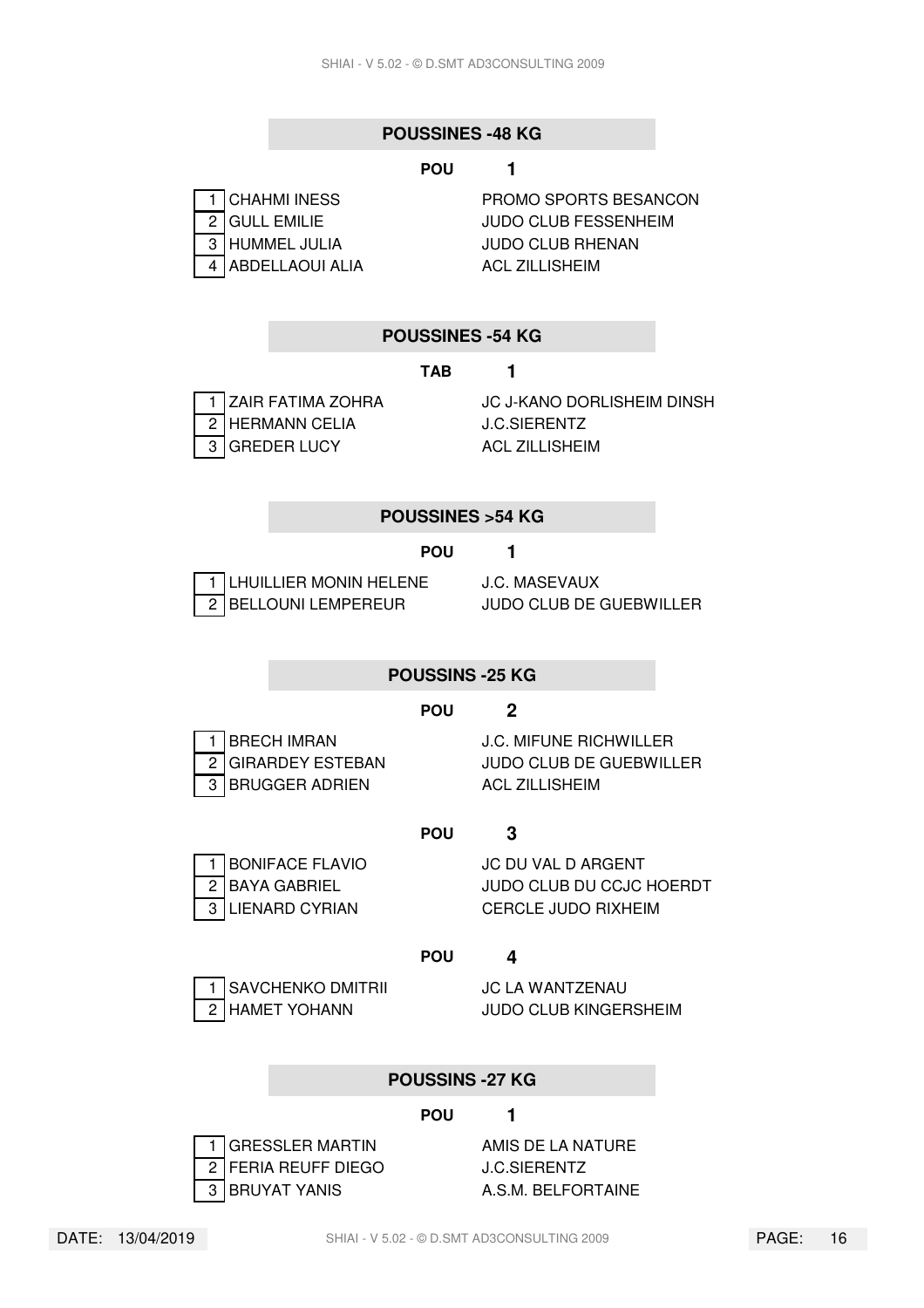4 BOULAKAAB FARES JUDO CLUB KINGERSHEIM

#### **POU 2**

|  | 1 BOUDJEDDA ISHAK | <b>CERCLE JUDO RIXHE</b> |
|--|-------------------|--------------------------|
|  | 2 GOSSARD TIMEO   | JC LA WANTZENAU          |
|  | 3 GROTTA LEO      | A.S.M. BELFORTAINE       |
|  | 4 SIMON ANTOINE   | LE DOJO ALTKIRCH         |

| 1 BOUDJEDDA ISHAK | CERCLE JUDO RIXHEIM |
|-------------------|---------------------|
| 2 GOSSARD TIMEO   | JC LA WANTZENAU     |
| 3   GROTTA LEO    | A.S.M. BELFORTAINE  |
| 4 SIMON ANTOINE   | LE DOJO ALTKIRCH    |

# **POU 3**

| $\frac{1}{2}$ WETTA PAUL<br>$\frac{2}{3}$ VOCINO EDOUARD<br>$\frac{3}{3}$ KELLER KILLIAN |
|------------------------------------------------------------------------------------------|
|                                                                                          |
|                                                                                          |
| 4 SCHWEBEL EDOUAR                                                                        |

**JC LA WANTZENAU** A.S.M. BELFORTAINE SUPP **M J C BUHL** D CLUB JUDO JUJITSU DUPPIGHE

# **POU 4**

| 1 NOWICKI GAEL           |
|--------------------------|
| 2 DEL PUPPO LOAN         |
| 3 ROBERT-SCHWEITZER HUGO |
| 4   EL HADHIQ HANI       |

PROMO SPORTS BESANCON **A.S.ST MAURICE SOULTZ HAGENTHAL** JUDO CLUB AUDINCOURT

# **POU 5**

|  | 1 MEYER ZAVAGNI PAUL<br>2 BELMAHDI RAYANNE<br>3 GRAFF IMBERNON HUGUI |
|--|----------------------------------------------------------------------|
|  | $\boxed{4}$ HAGER HUGO                                               |

RIEDISHEIM ARTS MARTIAUX **JUDO CLUB KINGERSHEIM** ES A.S.ST MAURICE SOULTZ J.C.SIERENTZ

# **POUSSINS -30 KG**

# **POU 1**

1 BACK JULES J.C. SAVERNE 2 ALISRIHEN YOUNES ESPERANCE MULHOUSE 3 SCHWIRLEY LEO JUDO CLUB WITTENHEIM 4 BAGDASSARYAN DAVID JC LA WANTZENAU

# **POU 2**



2 KRUGLER CHAFFAUT NOAH J.C. MIFUNE RICHWILLER 3 BABAYAN ANDRANIK JC LA WANTZENAU 4 ARDIOT CLEMENT A.S.M. BELFORTAINE

1 MEZZOGORI LUCA JUDO CLUB WITTENHEIM

# **POU 3**

| 1   WIOLAND NOHAM   |
|---------------------|
| 2   WACKER LUCAS    |
| 3 KLINGER-GRANDJEAN |
| 4 AMEUR ABDEL HAMID |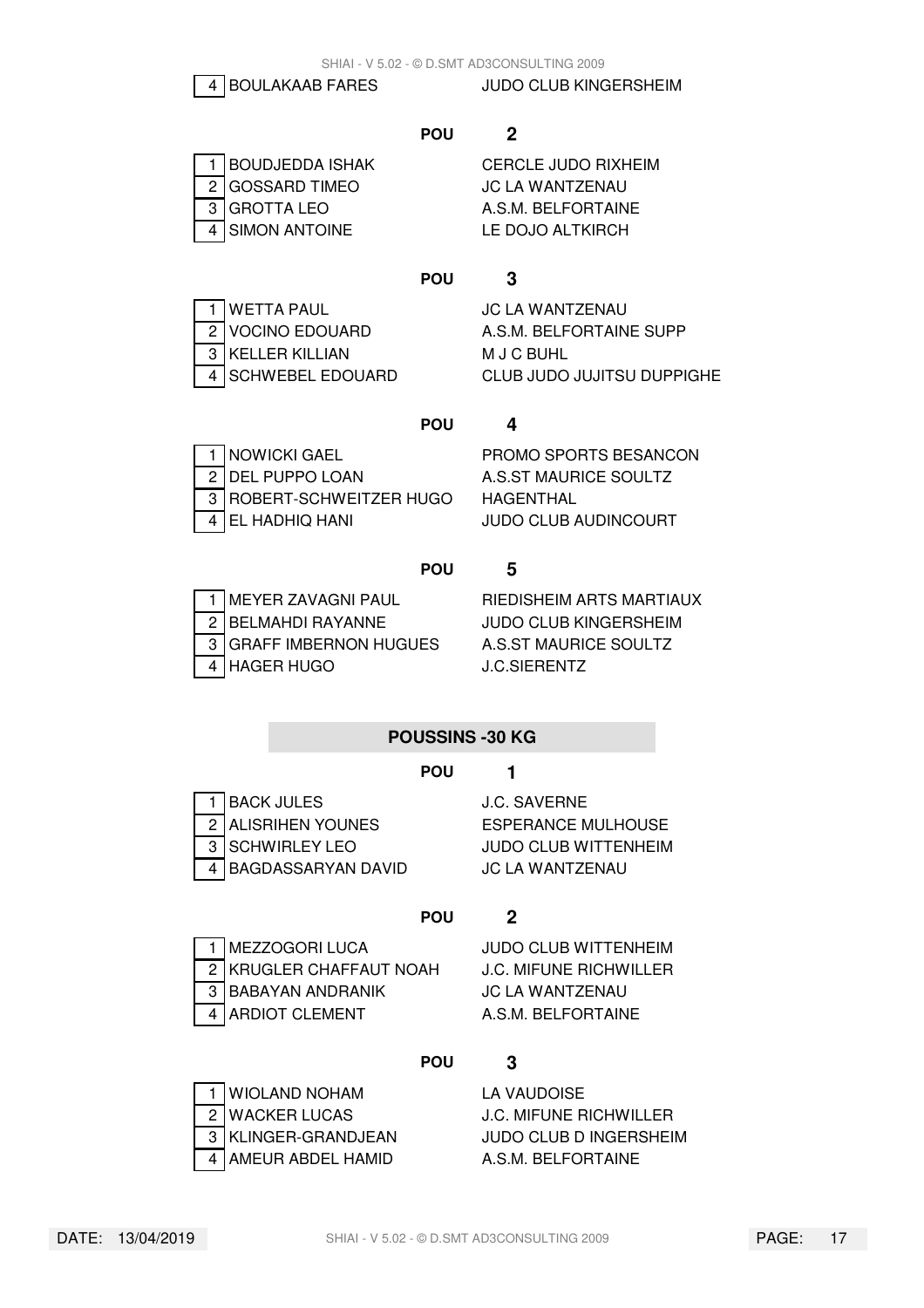| 1 CHANUT ANTOINE          |
|---------------------------|
| 2   BRAND ALOYS           |
| 3 SCHLOSSER KILIAN        |
| 4 FOURMONT LE BAS CLEMENT |

JUDO CLUB D INGERSHEIM LE DOJO ALTKIRCH **ACL ZILLISHEIM J.C.SIERENTZ** 

### **POU 5**

|                | <b>BOETSCH LENNY</b>   |
|----------------|------------------------|
|                | <b>KESSAS WALID</b>    |
| $\overline{2}$ | <b>COSSE MATTEO</b>    |
| 2              | AITTAGADIRT AMINE      |
| 3              | <b>GARCIA SAMPIERU</b> |
| 3              | <b>VREVIN LUCAS</b>    |
| 4              | <b>GOERIG VICTOR</b>   |

**JUDO CLUB DE GUEBWILLER ESPERANCE MULHOUSE CERCLE JUDO RIXHEIM** JC KANO HUNINGUE JUDO LE DOJO ALTKIRCH **JC DU HAUT SUNDGAU DE FER J.C.SIERENTZ** 

#### **POU 8**

| 1 MARECHAL YANIS<br>2 BESSAILLET LUCAS |
|----------------------------------------|
|                                        |
| $\frac{1}{3}$ DREYER VALENTIN          |

**JUDO CLUB WITTENHEIM JC LA WANTZENAU J.C. MASEVAUX** 

# **POUSSINS -33 KG**

#### **POU 1**

| 1 DUMONT TOM            |
|-------------------------|
| 2 BLAISE THOMAS         |
| 3 RAZAFINDRATOVO NATHAN |
| 4 BLUMBERGER LEO        |

A.S.M. BELFORTAINE SUPP ACS PEUGEOT MULHOUSE **JUDO CLUB DE GUEBWILLER JC DU HAUT SUNDGAU DE FER** 

# **POU 2**

1 KARALIC ERSAN A.S.M. BELFORTAINE 2 FLACELIERE QUENTIN E.DE COMBAT DE THANN 3 ELMLINGER LUCAS JUDO CLUB ENSISHEIM 4 BATICHE YESSINE JC KANO HUNINGUE JUDO

# **POU 3**



1 BAGHDASARYAN ALEXANDRE JC LA WANTZENAU 2 GHARBI YOUSSEF E.DE COMBAT DE THANN 3 DUPONT PIERRE-LOUIS A.S.M. BELFORTAINE 4 BARTHELEMY WILLIAM JUDO CLUB RHENAN

# **POU 4**

| 1 NATSVALADZE COTNE |
|---------------------|
| 2   KASSIMI NAHIL   |
| 3 CHAUDY MATTHIEU   |
| 4 DELUCINGE CYRIL   |

# **JC LA WANTZENAU**

**JUDO CLUB VALENTIGNEY J.C. MASEVAUX** A.S.M. BELFORTAINE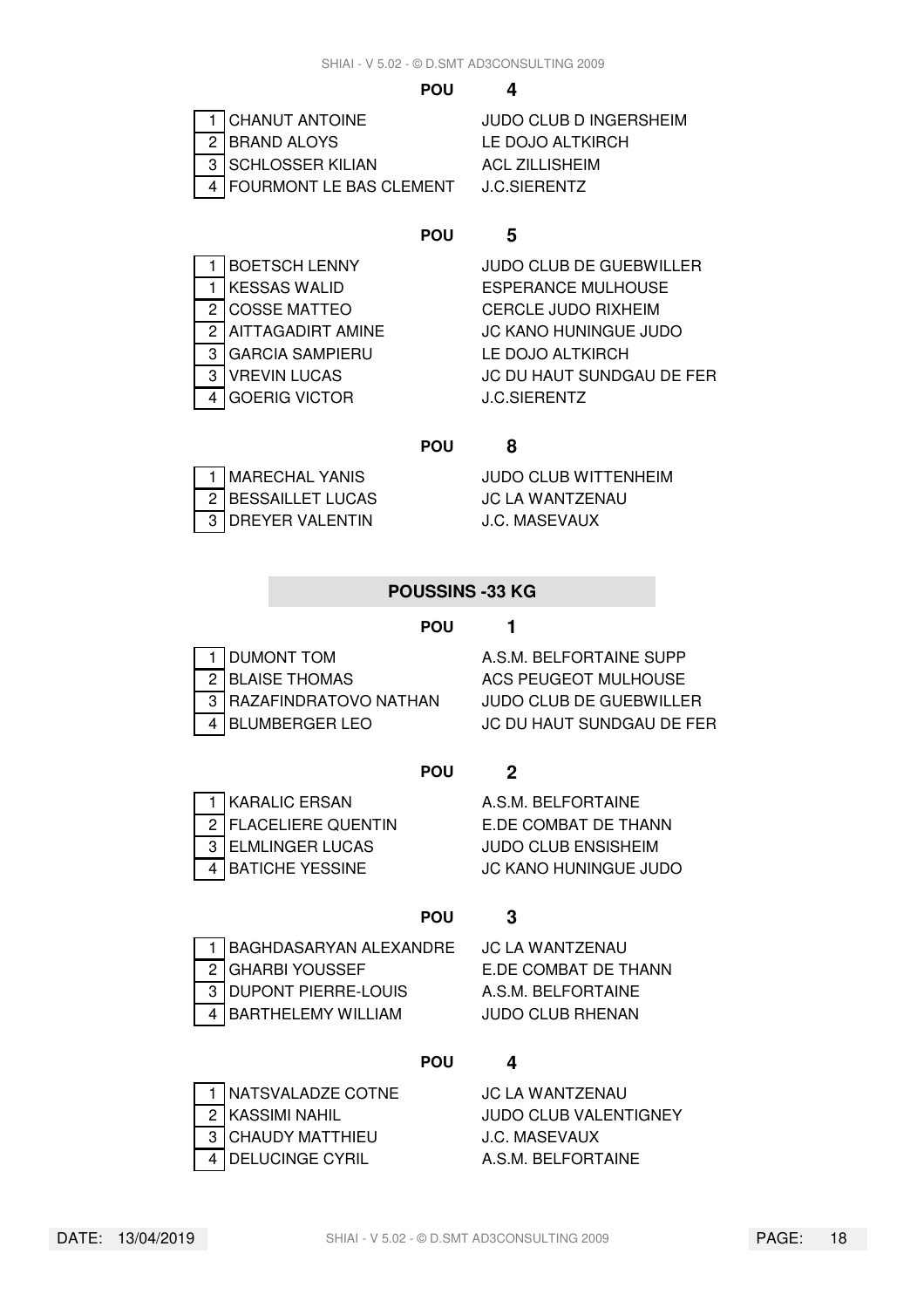| 1 DROUNI LOQMANE      |
|-----------------------|
| 2 BORCHASHUILI MUSLIM |
| 3 LORENTZ ROMAIN      |
| 4 IDESHEIM MATHIS     |

A.S.M. BELFORTAINE SUPP PROMO SPORTS BESANCON **JC LA WANTZENAU J.C.SIERENTZ** 

#### **POU 6**

1 SOW THIERNO ALI ACS PEUGEOT MULHOUSE 2 MAILLARD SALIN QUENTIN JUDO CLUB AUDINCOURT

3 ZIPPER ANATOLE JC DU HAUT SUNDGAU DE FER

|   | <b>POUSSINS -36 KG</b>       |                             |
|---|------------------------------|-----------------------------|
|   | <b>POU</b>                   |                             |
|   | <b>ROSAMOND AXEL</b>         | <b>ACL ZILLISHEIM</b>       |
| 2 | <b>ROSSEL NATAEL</b>         | LA VAUDOISE                 |
| 3 | <b>CLEMENT-KOKKONEN TINO</b> | HAGENTHAL                   |
| 4 | <b>WEBER QUENTIN</b>         | JUDO CLUB DU CCJC HOERDT    |
|   |                              |                             |
|   | <b>POU</b>                   | 2                           |
|   | <b>JUD LILIAN</b>            | JUDO CLUB DU CCJC HOERDT    |
| 2 | <b>SAIDANI LEOPOLD</b>       | C.C.A.R. ARTS MARTIAUX ROUF |
| 3 | BEN M BAREK GRASSER JAHID    | M J C BUHL                  |

# **POU 3**

4 GOETZ NATHAN JC KANO HUNINGUE JUDO

| 1 NDOUMBE MARCI |
|-----------------|
| 2 LEPORC--WERTH |
| 3 SAAL REMY     |

1 NDOUMBE MARCEL JC KANO HUNINGUE JUDO **E SLOAN C.C.A.R. ARTS MARTIAUX ROUF** JUDO CLUB DU CCJC HOERDT

# **POU 4**

1 BEN YOUNES IWAN ESPERANCE MULHOUSE 2 LUDWIG MATHEO JC LA WANTZENAU 3 YILDIRIM CEM JUDO CLUB KINGERSHEIM

#### **POU 5**

1 GALSTYAN ALAIN JC LA WANTZENAU 2 BERNAOUI ASLANE YAHYA ESPERANCE MULHOUSE 3 KRIBS IMRANE JUDO CLUB WITTENHEIM

# **POUSSINS -39 KG**

# **POU 1**

1 HERNANDEZ MATHIS JC MERXHEIM 2 AIT HMI ANAS ACS PEUGEOT MULHOUSE 3 COMOLI MAURIOL AARON JUDO CLUB WITTENHEIM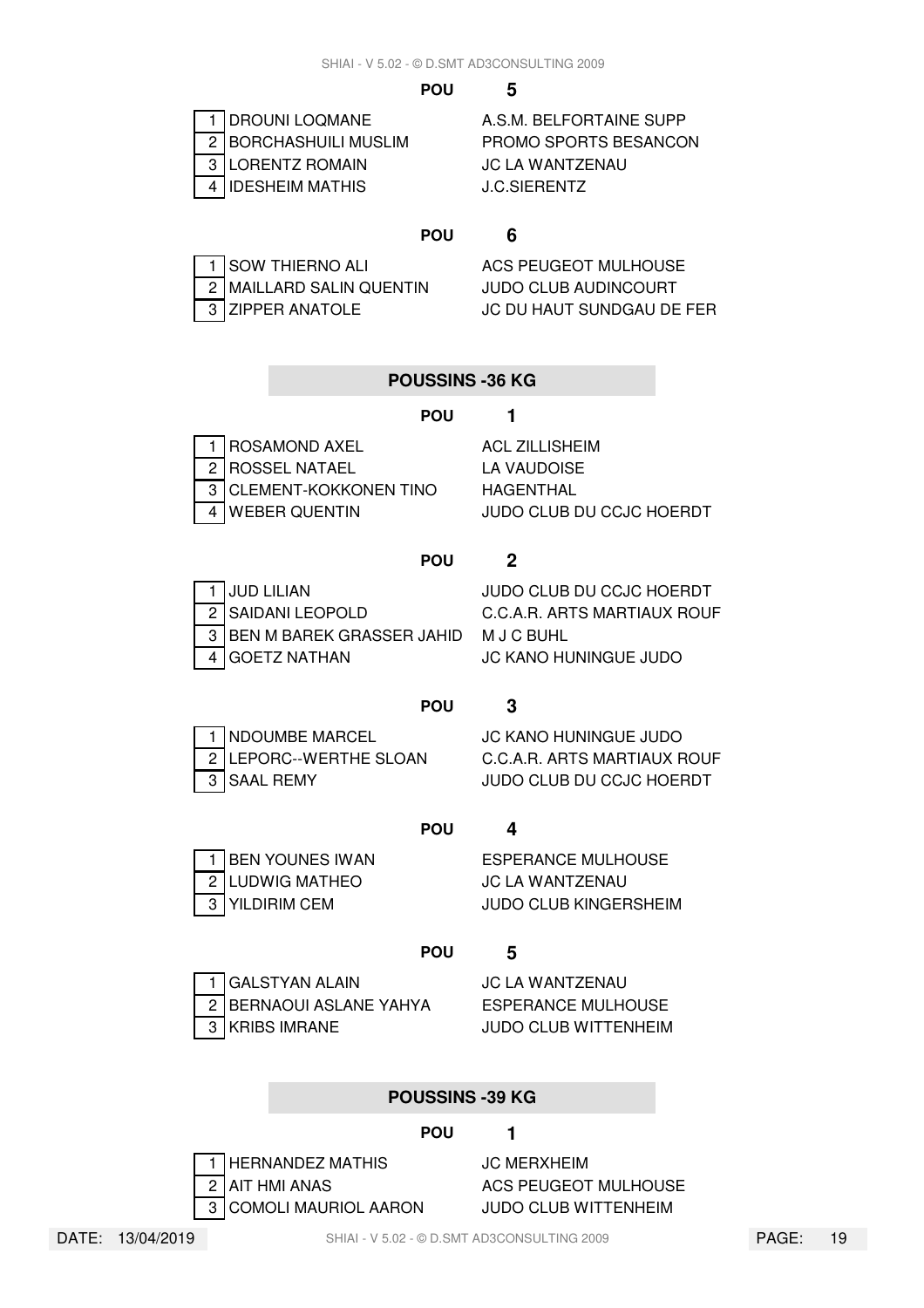$$
\boxed{4}
$$
 HAAS HUGO

**ESPERANCE MULHOUSE** 

# **POU 2**

2 NDOUR BENJAMIN LA VAUDOISE 4 WALDY FIRMIN HAGENTHAL

1 WALTER MAXIME JUDO CLUB D INGERSHEIM 3 JUECKO ROMAIN ACS PEUGEOT MULHOUSE

# **POU 3**

|  | 1 ABDRAIM AMAN   |
|--|------------------|
|  | 2 ANDOLFATTO NOH |
|  | 3 GROSHENNY MATH |

**JC LA WANTZENAU** AN JUDO CLUB KINGERSHEIM **3 GERNAY JUDO** 

# **POU 4**

| 1 PHILIBERT LOIC                      |
|---------------------------------------|
| 2 DELACROIX YOAN<br>3 ACKERMANN LUCAS |
|                                       |

**J.C. MASEVAUX JC MERXHEIM JUDO CLUB WITTENHEIM** 

# **POUSSINS -42 KG**

# **POU 1**

1 PICOU LEANDRE C.C.A.R. ARTS MARTIAUX ROUF 2 BOUDEBABA KALIM JC KANO HUNINGUE JUDO 3 KERN GAUTHIER JUDO CLUB WITTENHEIM

# **POU 2**

1 BOUABSA SADJID ESPERANCE MULHOUSE 2 SCHMITT NATHAN JUDO CLUB DE GUEBWILLER

# **POU 3**



1 SCHWECHLER LEON JC DU HAUT SUNDGAU DE FER 2 CARRENARD OCTAVE JUDO CLUB DU CCJC HOERDT 3 AVRAMEAS CHARLET MAXIME JUDO CLUB RHENAN

# **POU 4**

1 DALCHE VALENTIN JUDO CLUB KINGERSHEIM 2 MANGIN ROBIN JUDO CLUB RHENAN 3 BRAND GAEL JC DU HAUT SUNDGAU DE FER

# **POUSSINS -45 KG**

# **POU 1**

1 POIRAUDEAU LOIC J.C J-KANO DORLISHEIM DINSH 2 SEBAH MALIK ACS PEUGEOT MULHOUSE 3 ELISABETH ELARDI RAYAN JUDO CLUB DE GUEBWILLER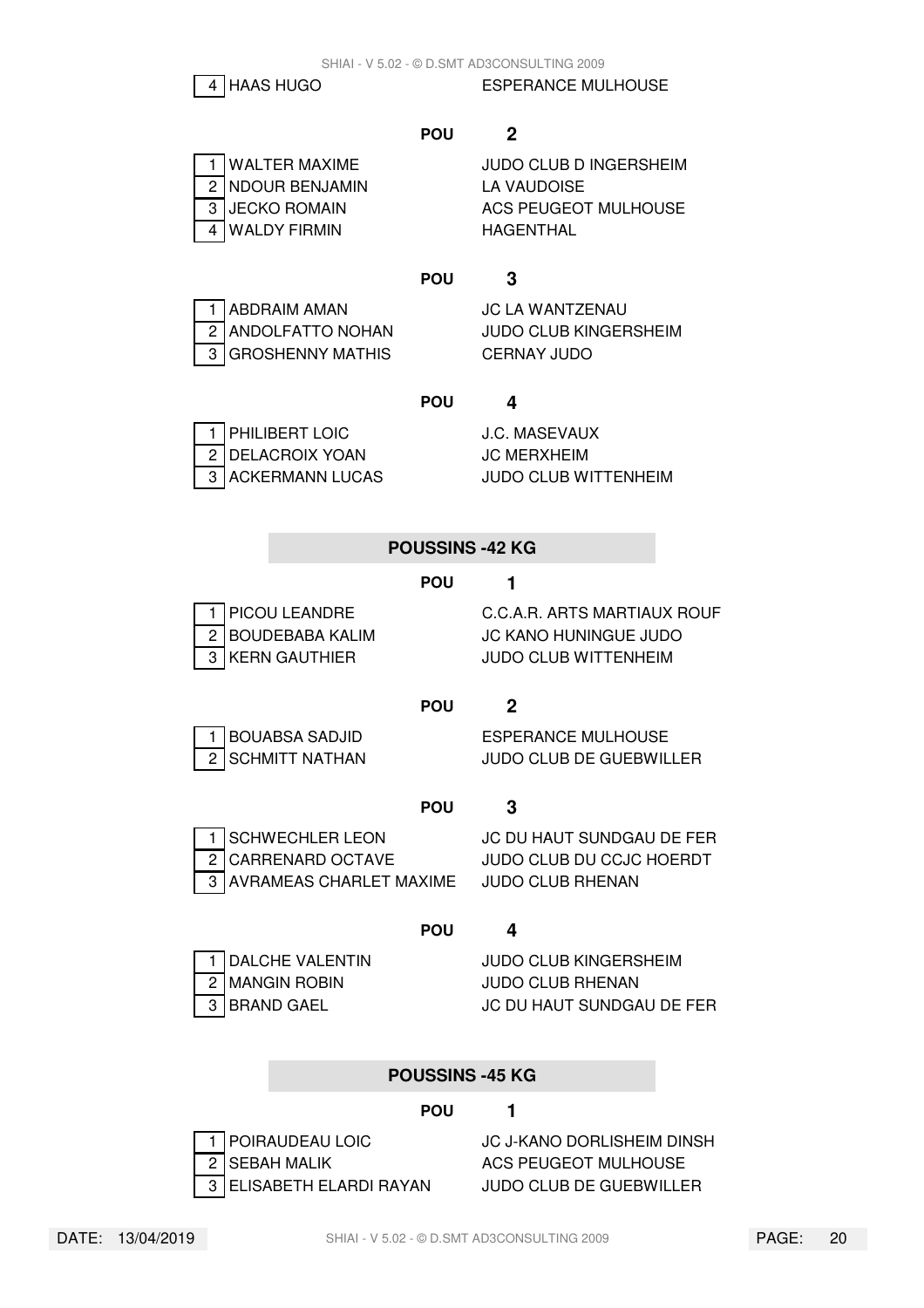

2 MOUILLET PIERRE JUDO CLUB AUDINCOURT

#### **POUSSINS -48 KG**

#### **POU 1**

|  | 1 PITARD CLEMENT     |
|--|----------------------|
|  | 2 EL MOUBARIKIM ILAN |
|  | 3 KUNTZMANN EWAN     |
|  | 4 GRASSER MATHIS     |

A.S.M. BELFORTAINE SUPP **JUDO CLUB AUDINCOURT JUDO CLUB WITTENHEIM JUDO CLUB RHENAN** 

#### **POUSSINS >48 KG**

#### **POU 1**

| 1 HECKMANN LUCAS  |
|-------------------|
| 2 HAMMACHI CHAMIL |
| 3 MULLER YANN     |

**JC J-KANO DORLISHEIM DINSH** JUDO CLUB VALENTIGNEY **JUDO CLUB WITTENHEIM** 

#### **POU 2**

1 KOSE KAYHAN JUDO CLUB VALENTIGNEY 2 BOILLET MENZO JUDO CLUB VALENTIGNEY

#### **SENIORS G -100 KG**

#### **POU 1**

| 1 SCHMIDT MAXIME (SEN)      |
|-----------------------------|
| 2 BUOB SEBASTIEN (SEN)      |
| 3   HELL JEROME (SEN)       |
| 4 HILDENBRAND BASTIEN (SEN) |

**JUDO CLUB D INGERSHEIM** JUDO CLUB KAYSERSBERG **HAGENTHAL E.DE COMBAT DE THANN** 

#### **SENIORS G -66 KG**

#### **POU 1**

1 SCHERER HUGO (SEN) STRASBOURG UNIV.CLUB 2 JOST MATHIEU (SEN) JUDO CLUB DE ROSHEIM 4 FLIELLER JULIEN(SEN) COLMAR JUDO

3 PICARD LOIC (SEN) JUDO JU JITSU CLUB DE PANG 5 COURDIER THOMAS (SEN) PAYS MONTBELIARD JUDO

#### **SENIORS G -73 KG**

# **TAB 1**